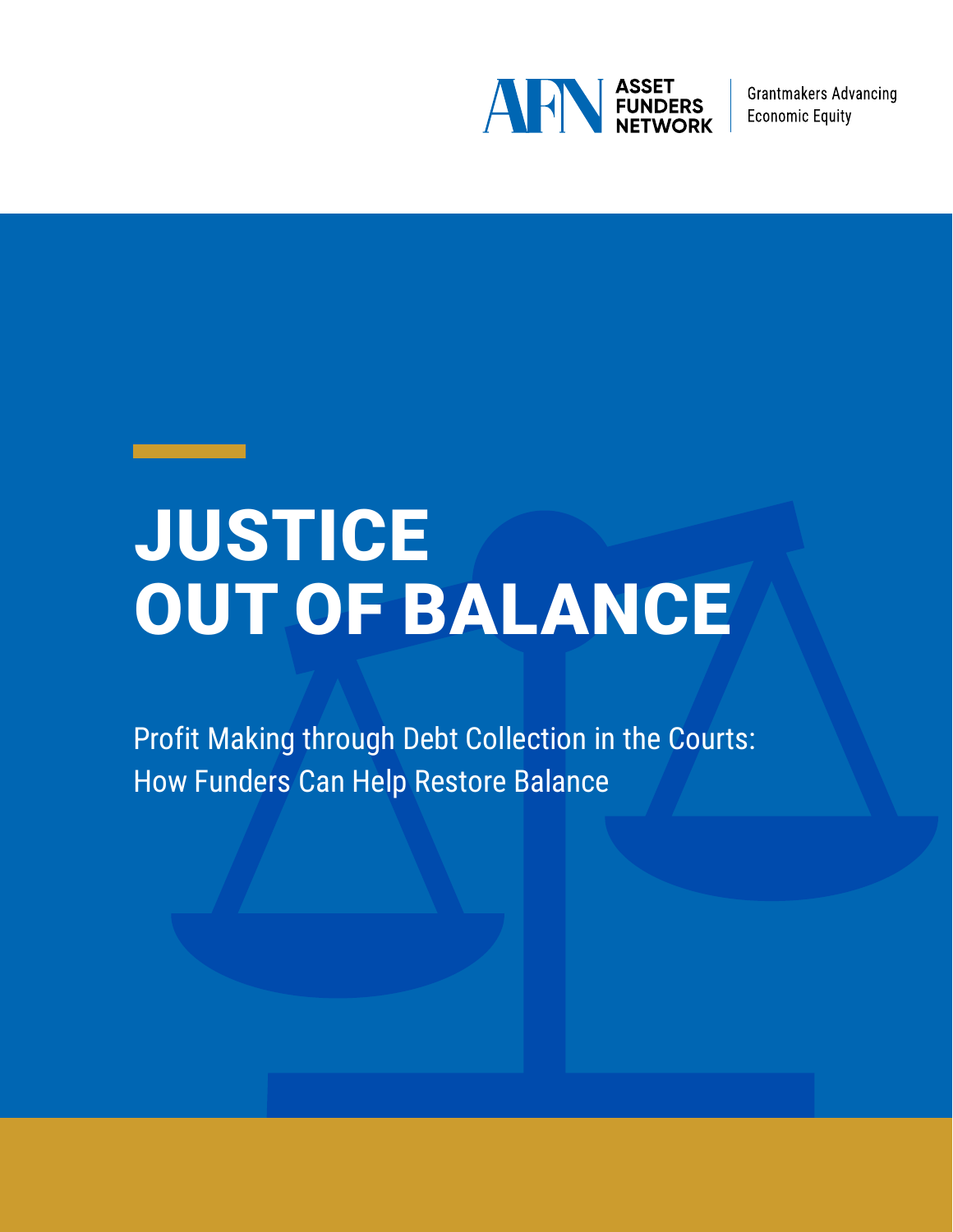# **Acknowledgments** Author

**JOHN M. BOUMAN** Director, Legal Action Chicago

### AFN Editors

**JOE ANTOLIN** Executive Director

**ANNETTE CASE** Pacific Northwest Program Officer

**CHRISTI BAKER** Director of Strategic Initiatives

**VELVET BRYANT** The Carolinas Regional Program Officer

**JENNIFER FARLAND** Communications Director

### External Reviewers

AFN also extends deep gratitude for the insights and perspectives from the following individuals:

**AKILAH WALLACE** Faith in Texas

**MANUEL SANTAMARIA** Silicon Valley Community Foundation

**PAMELA ROSS** Central Indiana Community Foundation

## Support for this publication was provided by



The opinions expressed in this report are those of AFN and do not necessarily represent those of our sponsors.

Copyright © 2022 by Asset Funders Network. All rights reserved. This brief or any portion thereof may not be reproduced or used in any manner whatsoever without the express written permission of the publisher, except for the use of brief quotations in a review.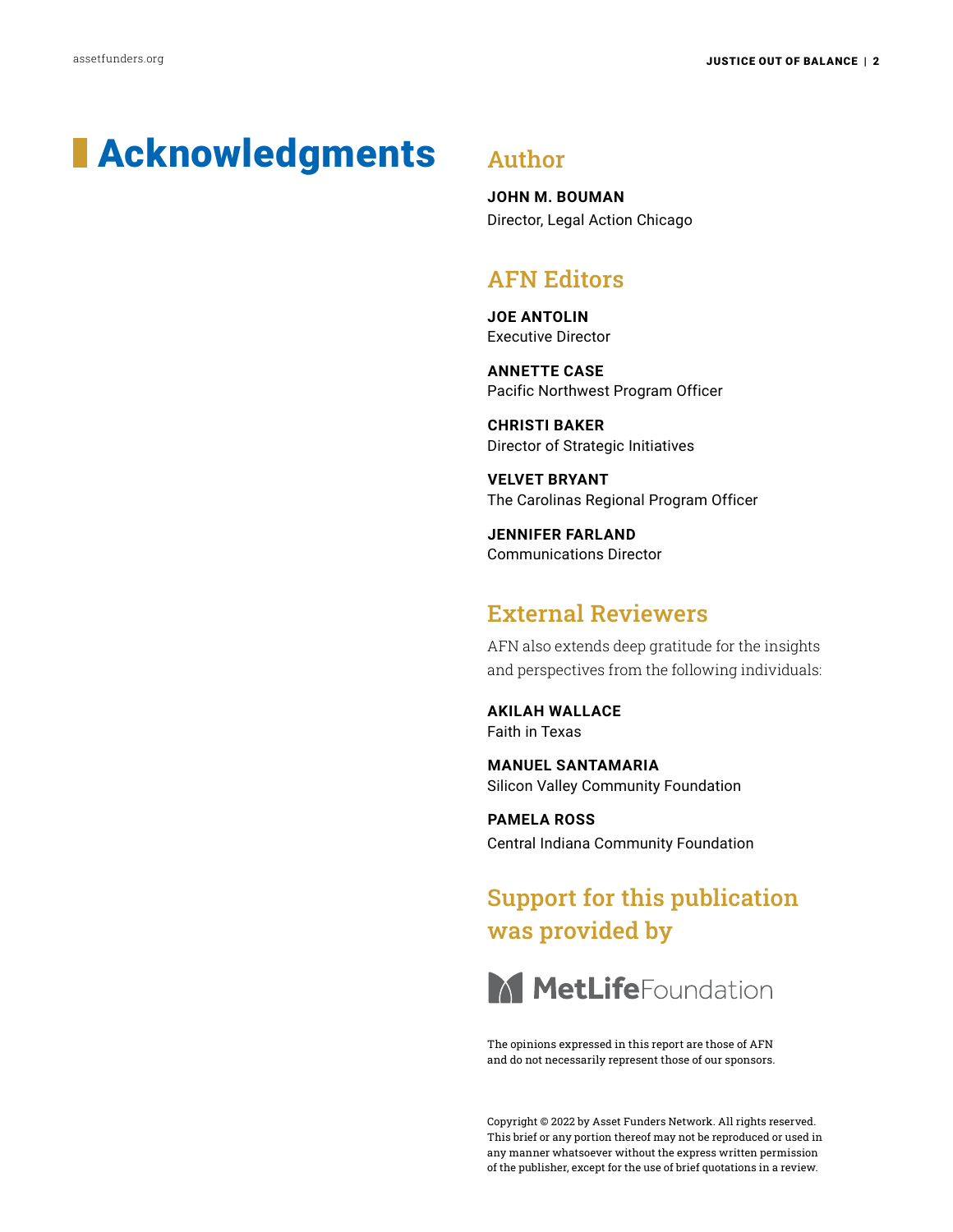# **Table of Contents**

| Introduction                                                                           | 4  |
|----------------------------------------------------------------------------------------|----|
| The Civil Judicial System: Debt Collection<br>and the Unbalanced Justice               | 5  |
| <b>Consumer Debt in Collection</b>                                                     | 6  |
| Debt Collectors and Debt Buyers-<br>Profiting from Inequity and Hardship               | 8  |
| Flood of Cases-Drought of Justice                                                      | 9  |
| How the Off-Balance Justice System<br>Works and 6 Areas for Systemic Change            | 10 |
| The Results Change When<br>the System is in Balance                                    | 14 |
| Restoring Justice with Accountability<br>and Balance: An Agenda for Reform             | 16 |
| <b>Recommendations to Restore Balance</b><br>to the Justice System in Debt Collections | 18 |
| Conclusion                                                                             | 22 |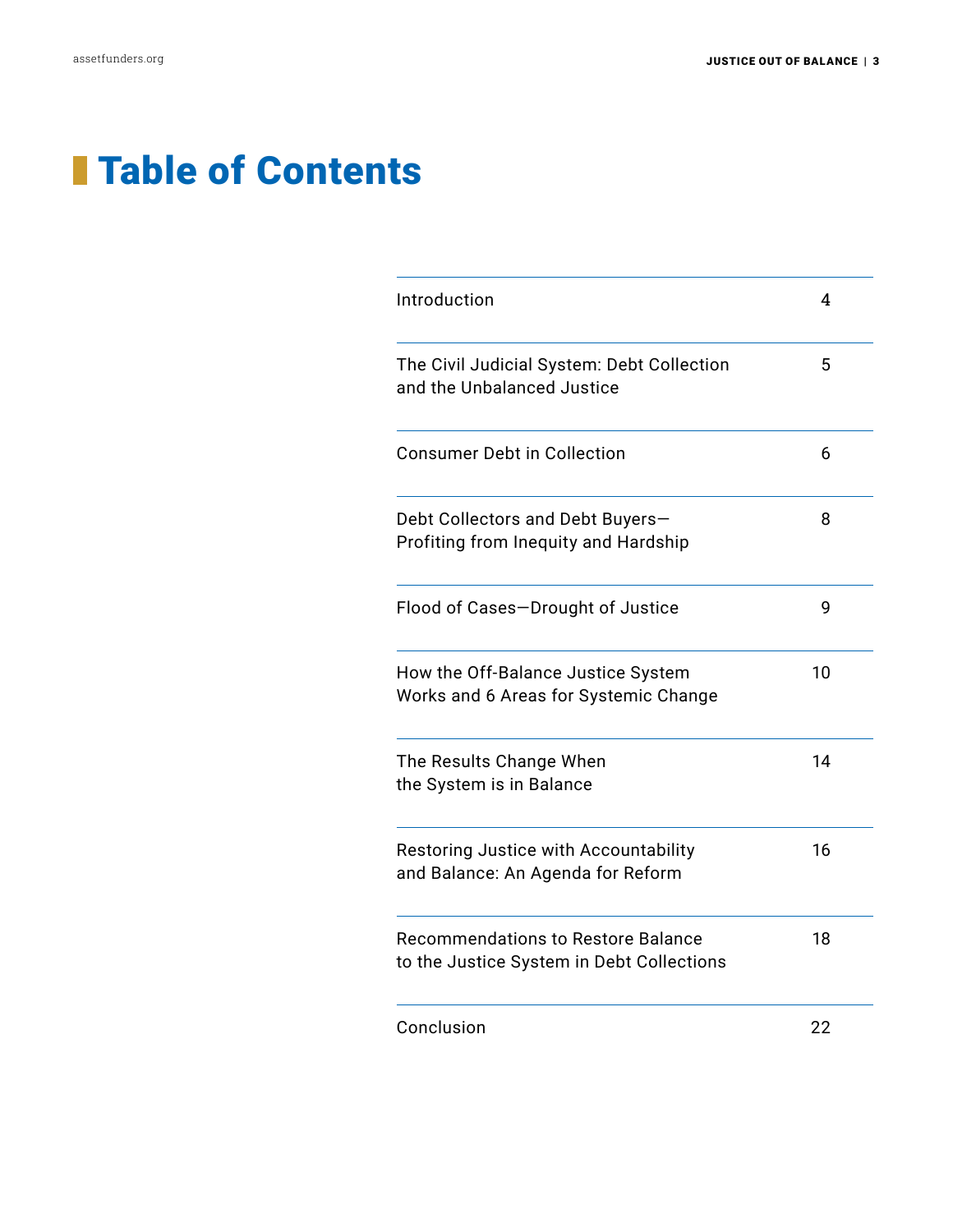# Introduction

We all assume that our nation's civil courtrooms offer justice evenhandedly to plaintiffs and debt defendants alike. Yet, none of that is true in most courts across the country.

This notion of justice includes the assumption that defendants receive meaningful notice of a pending action and that the judge will make a decision only after reviewing all the evidence to ensure that the plaintiff's claim is valid, and the defendant has no valid defenses. We also assume that reasonable limits define what the publicly funded local court system can do to help one party collect a judgment from another. The courts, we expect, have processes to ensure that a defendant will not be destroyed economically, rendered homeless, or even incarcerated because he cannot pay a debt judgment. In short, debt collection should not cripple a person financially, undermining her basic ability to make ends meet, keep current on a home mortgage or rent payment, or carry on with work or a business.

Yet, none of that is true in most courts across the country. The civil justice system, overloaded by debt collectors, has not responded well. The result is an unbalanced system that particularly penalizes low- and moderate-income workers, people of color, retirees, persons with disabilities who depend on a fixed income, and anyone who does not have adequate health insurance.

This brief addresses the current realities of the courtbased debt collection landscape, exploring how debt collectors use the courts to generate profit at the expense of justice. Debt collection practices impede the court's review of the evidence and result in hundreds of thousands of people being stripped of income, savings, and wealth every month. This brief also highlights how the fallout from this off-balance justice system

falls disproportionately on Black, Latinx, Indigenous, and Asian American and Pacific Islander people. The judicial debt collection system continues and amplifies the impact of the historic discrimination that created wealth gaps.<sup>1</sup>

This brief is a call to action to reform the system. In it, we identify a set of reforms and promising practices, describe pathways to make needed changes happen, and highlight the role funders can play in promoting equity and restoring justice.



## THE JUDICIAL DEBT COLLECTION SYSTEM

increases the negative impact of the historic discrimination that created today's wealth gaps amongst Black, Latinx, Indigenous, and many Asian American and Pacific Islander people.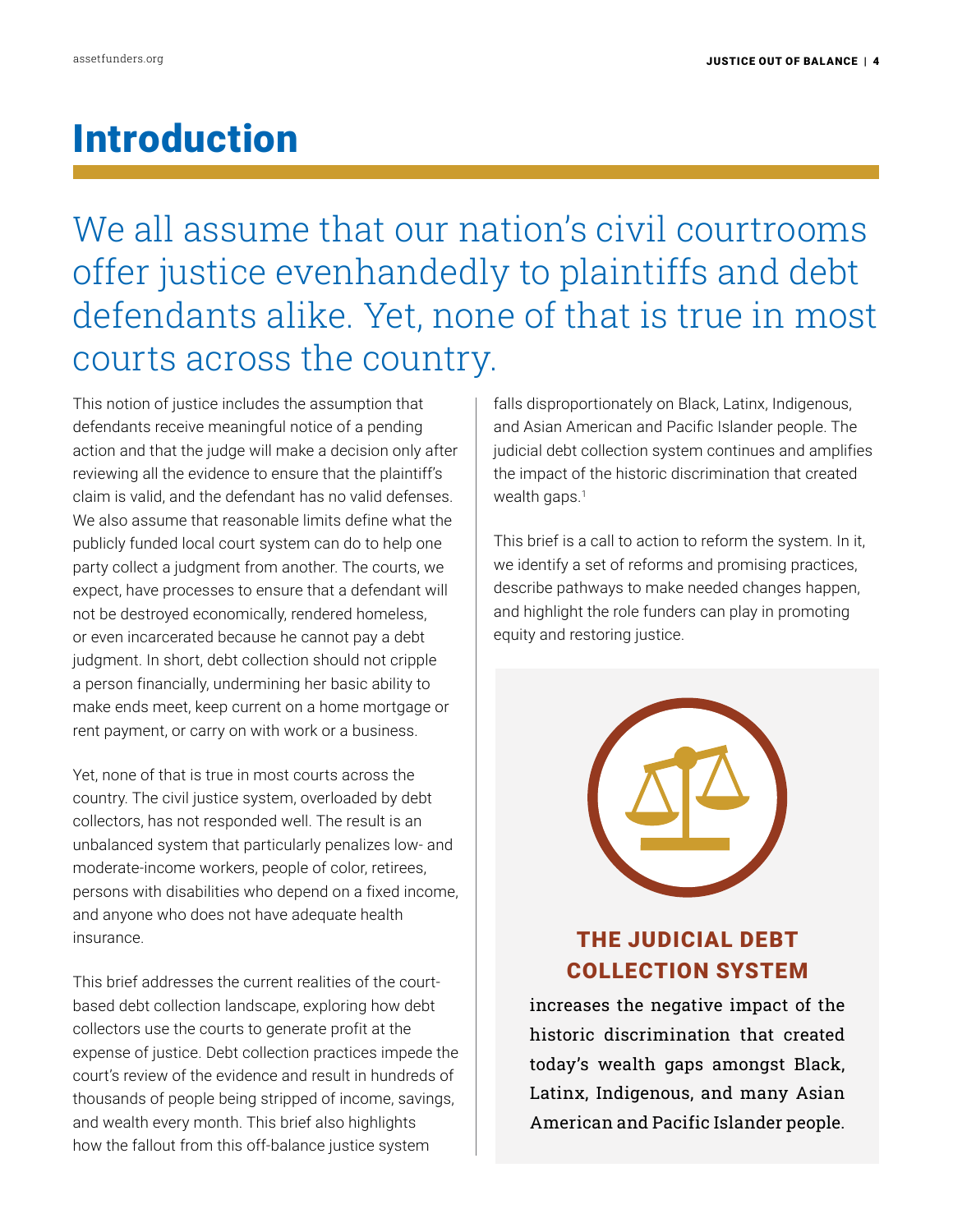# The Civil Judicial System: Debt Collection and Unbalanced Justice

Ruthless debt collection—regardless of whether the debt itself is just or unjust, or even whether or not it is written off by the original creditor—is not a new phenomenon.

It has long been a core feature of the structure of power and privilege that blocks opportunity to generate wealth for underresourced populations, plunders wealth from communities of color, and contributes to the racial wealth gap. Profiteering debt collectors have designed schemes to take advantage of state and local court systems and stack new debt (interest, costs, and fees) on top of old debt—often on debts the original creditors have already written off. The scheme depends heavily on high-volume filings and default judgments, which are granted when the defendant debtor is not present in court, to produce binding orders based on debts that may be invalid or, often, directed against people who are not the real debtors.



Debt collectors then report these judgments to credit bureaus, creating a negative mark on the debtor's credit record and reducing his or her credit score. The lower credit score then constricts the person's ability to secure safe housing, employment, transportation, and other basic necessities and increases his or her cost of credit.

The limited evidence on this dynamic demonstrates that lower income and Black, Indigenous, Latinx and other people of color disproportionately experience the array of harmful effects from such judgments and the resulting reports to credit bureaus. For example, in New York City, 95% of those who have default judgments against them live in low and moderate income neighborhoods and more than half live in predominantly Black or Latinx communities.<sup>2</sup> Similar studies in Chicago, St. Louis, and Newark show that Black consumers receive twice as many default judgments as White consumers.3

The continuing harm of this off-balance justice system multiplies far beyond the credit record of the individual named in a judgment. The publicly funded courts also provide the debt collector with tools to intercept paychecks, wipe out bank accounts, and otherwise seize assets of the debtor. As a result, the business of debt collection through the courts exacerbates the racial wealth divide.

Court-based debt collection is desperately in need of an examination of its disproportionately racialized, economically adverse impacts; that examination must lead to systemic reform to restore justice to the courtbased debt collection process.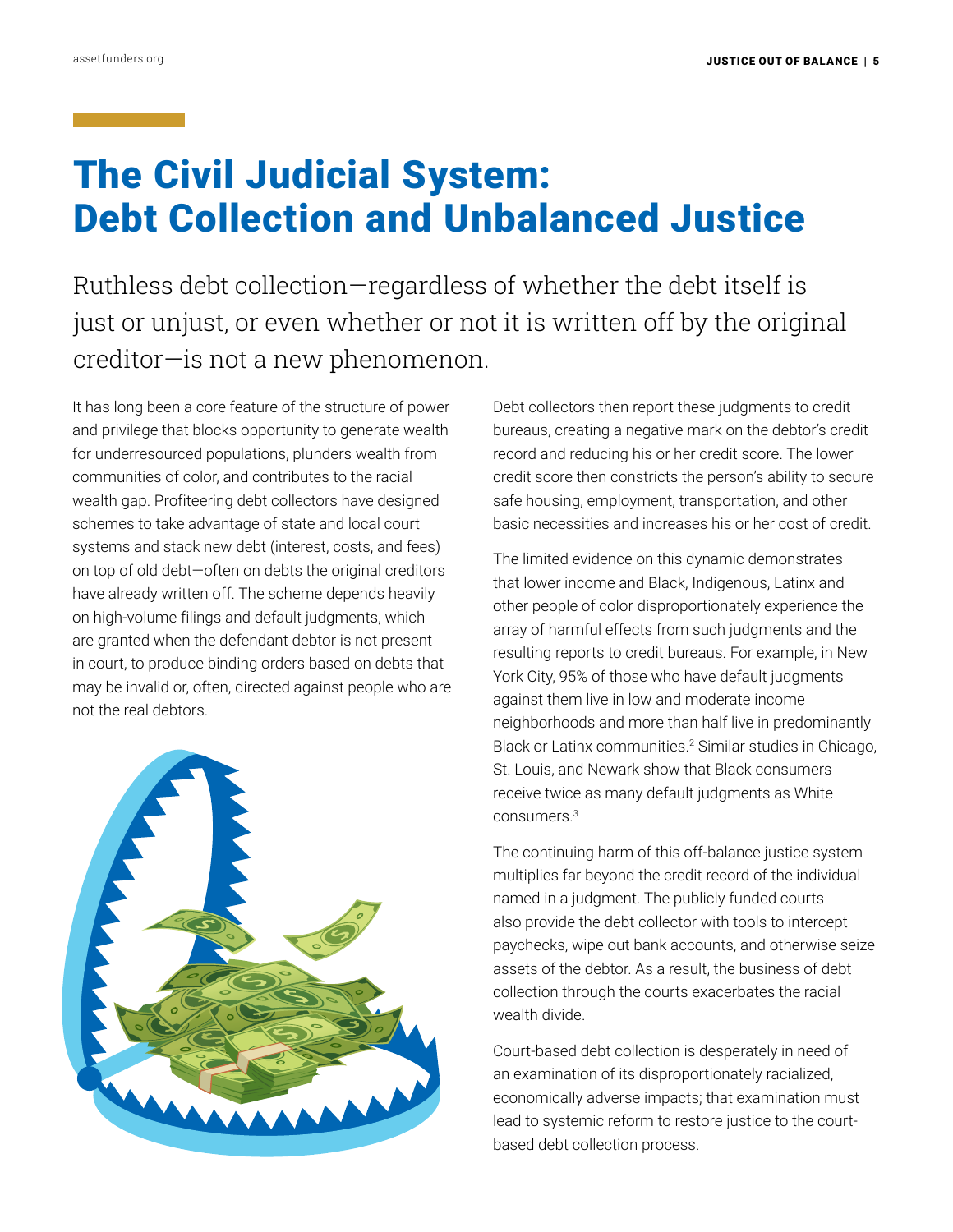# Consumer Debt in Collection

Consumer debt includes medical bills, fines and fees, private student loans, credit cards, utility bills, car loans, and other unsecured debt.

Consumer debt is an important tool that can help build or protect assets and wealth by enabling investments in business start-ups, education or skills training, and home improvements. Yet, the advantages of access to helpful credit have not been available to all. Policies and practices such as race-based redlining, which prevented access to affordable real estate mortgages or fair property appraisals, undermined the ability of people of color to build wealth through homeownership and created unequal credit markets based on that lack of wealth.4 These discriminatory laws, policies, and practices became self-perpetuating racialized realities about who can access affordable credit and who represents a greater risk to a creditor. The persistent result is higher interest rates or more predatory terms for consumer credit for communities of color.

Consequently, people with less wealth have fewer resources to deal with unforeseen events such as a job loss, home or auto repairs, or a health crisis. And so, they are more likely to have to rely on a credit card or predatory loans to pay for necessities.

Other factors contributing to the widespread inability of consumers to cope with financial shocks include wage stagnation beginning in the 1970s,<sup>5</sup> the move towards jobs with greatly increased income volatility,<sup>6</sup> rapidly rising housing costs since the 1960s,<sup>7</sup> and spiraling childcare costs.8 A significant number of American residents have little to no income or wealth available to manage an unexpected crisis. In a Federal Reserve survey in 2018–2019, four in ten households indicated that they would struggle to cover an unexpected \$400 bill without resorting to high-interest debt.9

And for these households, debt often leads to more debt. Large institutions, like banks, market credit cards to address debt, which adds higher interest and more charges.

Yet, people feel deep shame around debt and work hard to pay what is owed. This is why people will often pay medical bills-the most common form of debt in collections<sup>10</sup>-with high-interest credit cards or loans, even though interest and loan fees only increase the cost of the medical bill.

Before the COVID pandemic, consumer debt was at an all-time high, exceeding \$14 trillion.<sup>11</sup> The significant rise in consumer debt over the previous decades follows the most aggressive widening of wealth and income inequality since these indicators have been tracked. About 71 million households, 30% of American households, and 45% of households in majority nonwhite zip codes with a credit report, had a debt in collection, usually for bills 180 days or more past due.12 This activity thus systemically helps grow the racial wealth gap.

The COVID pandemic has not slowed debt collection,<sup>13</sup> even as it has sharply highlighted, and widened, racial inequities. Black, Indigenous, Latinx, Asian, Pacific Islander and other people of mixed race have been disproportionately more exposed to job loss, death or medical incapacity of family wage-earners, and COVID-related debt such as medical bills, credit card debt to pay rent and essential costs, and unpaid rent or mortgages or other bills. Federal relief will reach some, but it will miss many in need.

Pre-pandemic debt amounts varied widely, but the median debt in collection in 2014 was just over \$1,835.14 The COVID-19 crisis has not yet changed this picture significantly, but as job loss and economic stress continue, and households exhaust savings, prematurely withdraw retirement funds, and use up available credit, a surge in debt collections is likely when government aid and stimulus measures expire.15 Unless, of course, a wave of state, county, and city systemic changes rebalance the justice system.

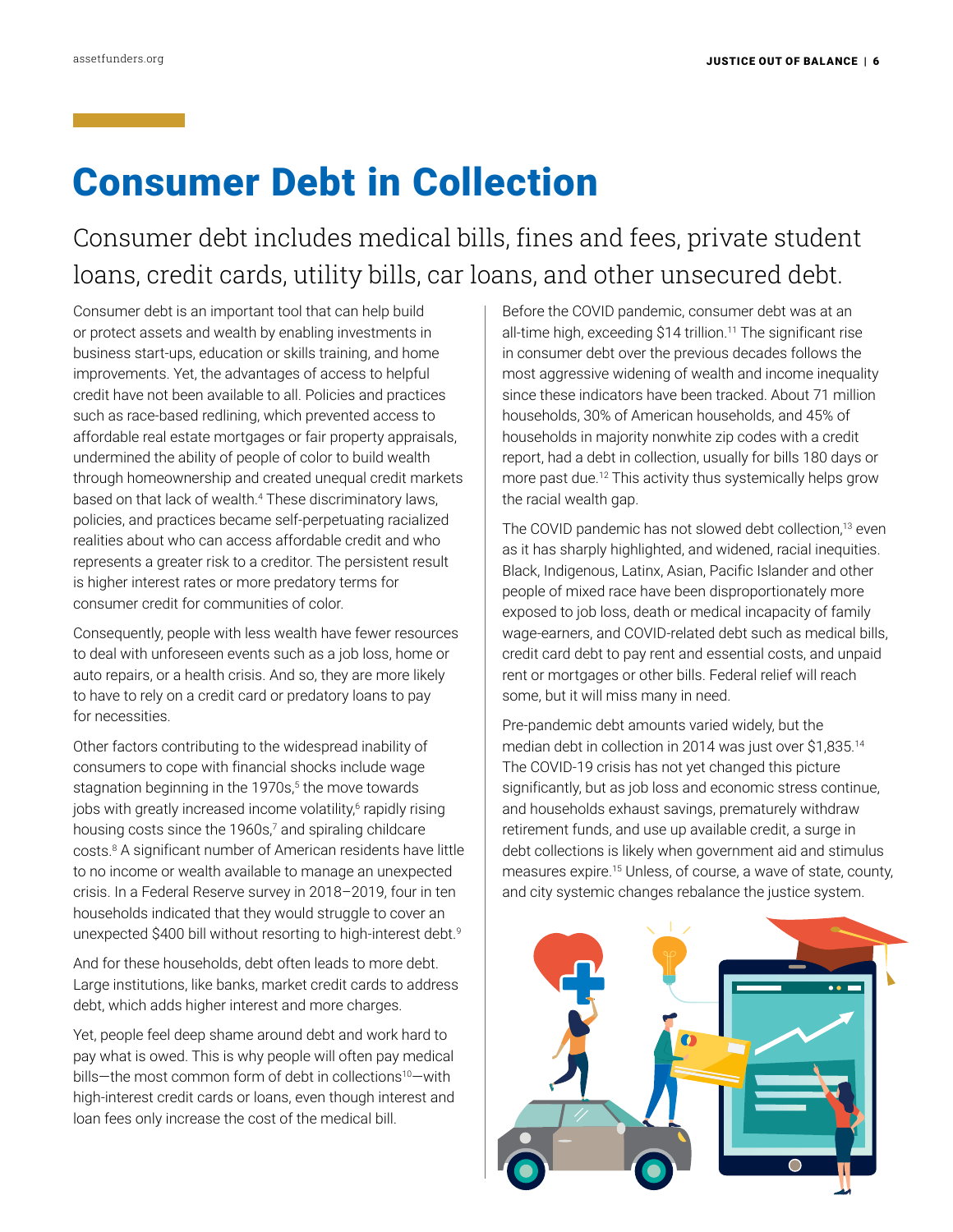# Debt Collectors and Debt Buyers Profiting from Inequity and Hardship

Debt collectors, especially corporate debt buyers, are companies that exist to profit from individuals who cannot pay their bills. Credit card companies, hospitals, and utility companies usually have an inventory of overdue debts. Some have in-house debt collection units, but most companies eventually write off the debt while also seeking to gain some revenue from it.

As a common business practice, they bundle these portfolios of overdue debts—even those they have written off—and sell them to debt buyers, usually for pennies on the dollar. Some debt buyers resell bundles of debt to other debt buyers. The information sold to debt buyers is often contained in bulk spreadsheets with no guarantee of accuracy as to, for example, the identity and location of alleged debtors, the amount of the debts, availability of further collections activity under governing statutes of limitations, or whether the debt was discharged in bankruptcy.16 Debt that debt collectors attempt to collect on even though it is no longer collectible—whether because of statute of limitations issues, because it was discharged, or for other reasons—is known as "zombie debt."17

These companies (and some in-house debt collection departments) aggressively pursue collection of the original amount of the debt through the courts, usually tacking on additional interest, court costs, and attorneys' fees. Debt collectors themselves estimate that they contact individuals a billion times a year. The top complaint among consumers in debt collection is continued attempts to collect debts that either have been paid or were not their debts in the first place.<sup>18</sup>

Debt buyers have proliferated since 1993; the value of debts bought by debt buyers increased from \$10 billion in 1993 to \$98 billion in 2013.<sup>19</sup> That growth is driven by the profitability of using the courts and unbalancing the justice system to collect debts; "zombie debts" are at the heart of a highly lucrative business model.

## ZOMBIE DEBT20

- $\bullet$  Unpaid debts that are beyond the statute of limitations when you can be taken to court for payment
- $\bullet$  Unpaid debts you owe but forgot about
- $\bullet$  Unpaid debts wiped out with bankruptcy
- $\bullet$  Debts you already settled with the creditor
- $\bullet$  Fraudulent charges from identity theft
- Fake debts "creditors" claim you owe as part of a scam

**Source:** Better Business Bureau, "What you need to know about zombie debt" (2021) [https://www.bbb.org/article/](https://www.bbb.org/article/news-releases/23300-bbb-tip-what-you-need-to-know-about-zombie-debt) [news-releases/23300-bbb-tip-what-you-need-to-know](https://www.bbb.org/article/news-releases/23300-bbb-tip-what-you-need-to-know-about-zombie-debt)[about-zombie-debt](https://www.bbb.org/article/news-releases/23300-bbb-tip-what-you-need-to-know-about-zombie-debt)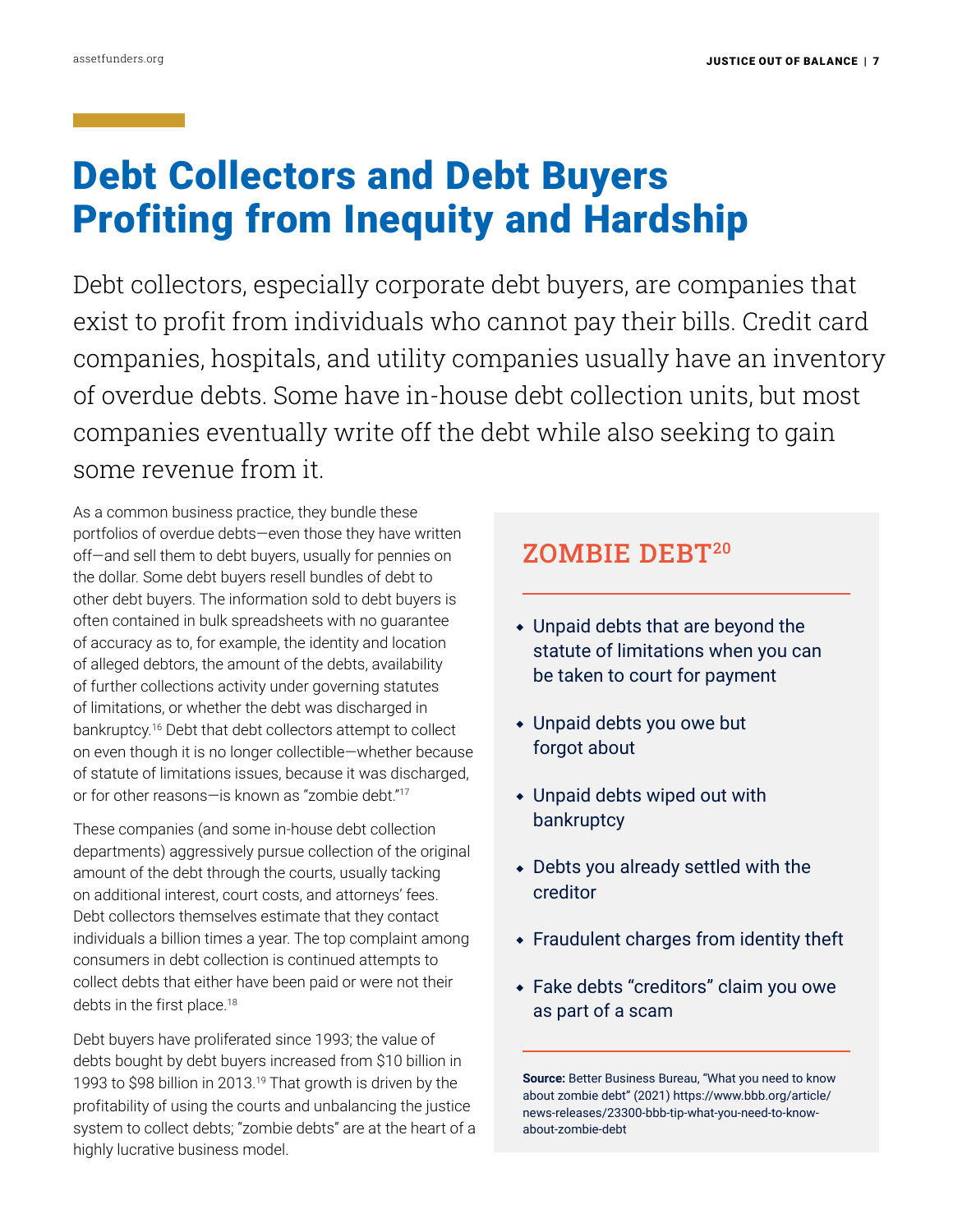# Flood of Cases—Drought of Justice

The small-claims and civil court systems and their processes are ideally suited for debt-collection corporations to maximize profit regardless of the justice of the outcomes. Debt buyers file massive numbers of debt collection lawsuits in local courts that are compelled to respond even though they are not resourced for it.

While civil court dockets have generally been shrinking, the numbers of debt collection cases have increased dramatically. Between 1993 and 2013, the number of cases more than doubled, from 1.7 million to 4 million. And that accelerating trend continued in many states, as Texas reports from 2014–2018 demonstrate. (See Figure 1.)

As a result of these trends, debt collections cases now account for one in four cases on the civil docket, up

from one in nine.21 (See Figure 2.) The high-volume filing of debt collection cases purposely overwhelms courts' oversight capacity. The result is fewer protections for alleged debtors and record numbers of default judgments. Those harmed are low- and middle-income households, and also disproportionately Black, Latinx, and other people of color.

### *Figure 1*

**Debt Claims More Than Doubled in Texas Over 5 years**

*Top civil cases by type, 2014–2018*



### *Figure 2*

**More Than Half of Civil Litigation in 2013 Involved Suits Brought by Businesses Against Individuals**

*Estimated share of state civil cases by type*

**54% 54% Multiple Case Types 16% Debt Collection 24% Landlord-Tenant 19% Mortgage Foreclosure 11% Tort 7% Other 24%**

 **Cases Filed in General and Limited Jurisdictions** 

 **Cases Filed in Small Claims Jurisdictions**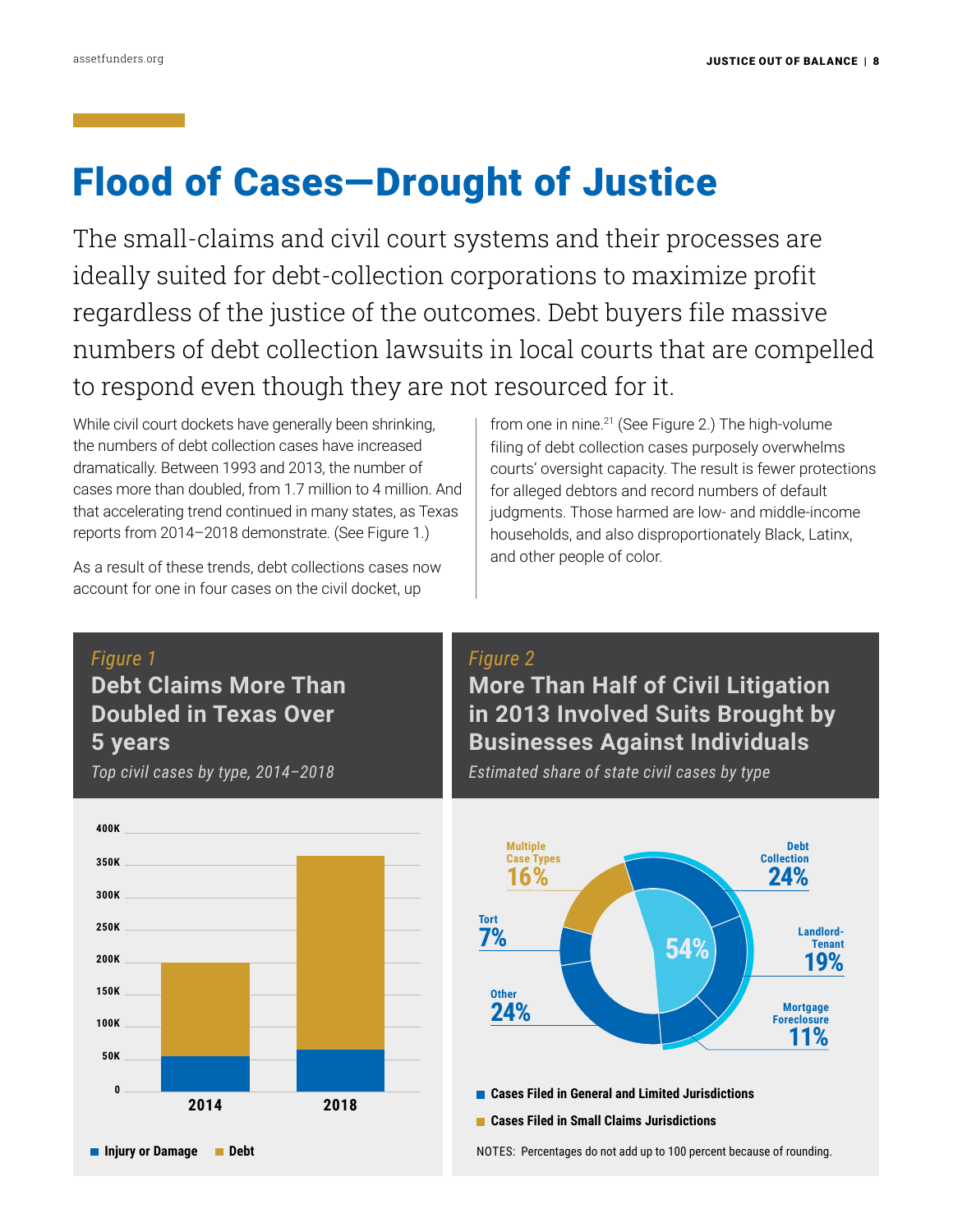## How the off-balance justice system works and the 6 areas for systemic change

The off-balance justice system relies on a number of tactics and procedural approaches; understanding how debt collectors manipulate the system highlights areas where systemic change is needed.

### **UNRELIABLE ALLEGED FACTS AND ROBO-SIGNING OF COMPLAINTS** 1

Debt buying companies create debt collection factories that file thousands of lawsuits at one time. The process for generating the lawsuits is largely automated and entirely standardized. The attorney who signs the filing documents spends as little as 30 seconds reviewing them—a practice known as robo-signing.<sup>22</sup> The attorney simply does not have time to ensure that the facts alleged in the suit—the debtor's name and address, the amount of the debt, and the validity of the debt-are accurate.<sup>23</sup> Yet, by signing the complaint, the attorney asserts that these facts are accurate.

### **LACK OF MEANINGFUL NOTICE** 2

Individuals sued in these cases often do not receive proper notice and summons.<sup>24</sup> Even when summonses are provided, the papers often do not effectively inform defendants that the case involves a debt they recognize. Service rules do not always require plain language or verification of service. The Center for Responsible Lending describes what has come to be known in the industry as "sewer service," in which companies fraudulently claim they properly served an individual even though they never provided notice.25

Mailing is often not much better. Even when notice is mailed or delivered, it is often sent to an old address or an incorrect defendant. Most courts, as a matter of routine, issue a summons to the individual named at the address in the file, regardless of how old that address is. Most courts presume service is complete and valid when the plaintiff says it is, unless the defendant appears to contest service. Contesting service is a long shot on the face of it; even an experienced attorney does not often succeed with this type of argument.

And it is one of the more complicated types of motions, making it difficult for an unrepresented individual to attempt.

Even if notice of the suit gets to the correct individual, targets of debt suits often cannot leave work to attend court, may be unaware of the potential consequences of failing to appear, and rarely have access to an affordable lawyer.

If the individual does not file timely responsive papers or appear in person to contest the case, the court rules usually require the entry of a "default" judgment, which is a full-scale court order in favor of the debt buyer based solely on the non-appearance of the sued individual.26

### **DEFAULT JUDGMENTS ISSUED WITHOUT REVIEW OF THE UNDERLYING EVIDENCE** 3

Default judgments are not based on a review of evidence.<sup>27</sup> Rather, the facts about the debt alleged by the debt collector—including the amount of the debt and the identity of the debtor—are presumed to be true. Furthermore, debt collectors are allowed to add pre-judgment and post-judgment interest, court costs, and attorneys' fees, driving up the total owed.28 Over time, these add-ons can accumulate to amounts far higher than the original debt and follow the defendant for many years, crippling his credit history and making needed credit more expensive and more difficult to get.

The stress from this cascade of destabilizing events has been shown to damage the health of those caught in it.<sup>29</sup>

The big profits are in the high volume of default judgements: 70% of the thousands of cases filed result in default judgments.<sup>30</sup> For example, even during COVID, Capitol One reported \$1.4 billion in collections from accounts already recognized as a loss.<sup>31</sup> Debt collectors, including hospitals,<sup>32</sup> build their collection strategy around mass filings, high rates of default, and a hard focus on court-aided confiscation of the defendant's income and assets, all without having to prove anything. The courts are the venue and the vehicle for these outcomes; debt collectors co-opt judicial power at the expense of justice.

Even when debtors do respond to a summons, in the jurisdictions that provide reports, most do not have legal counsel. (See Figure 3)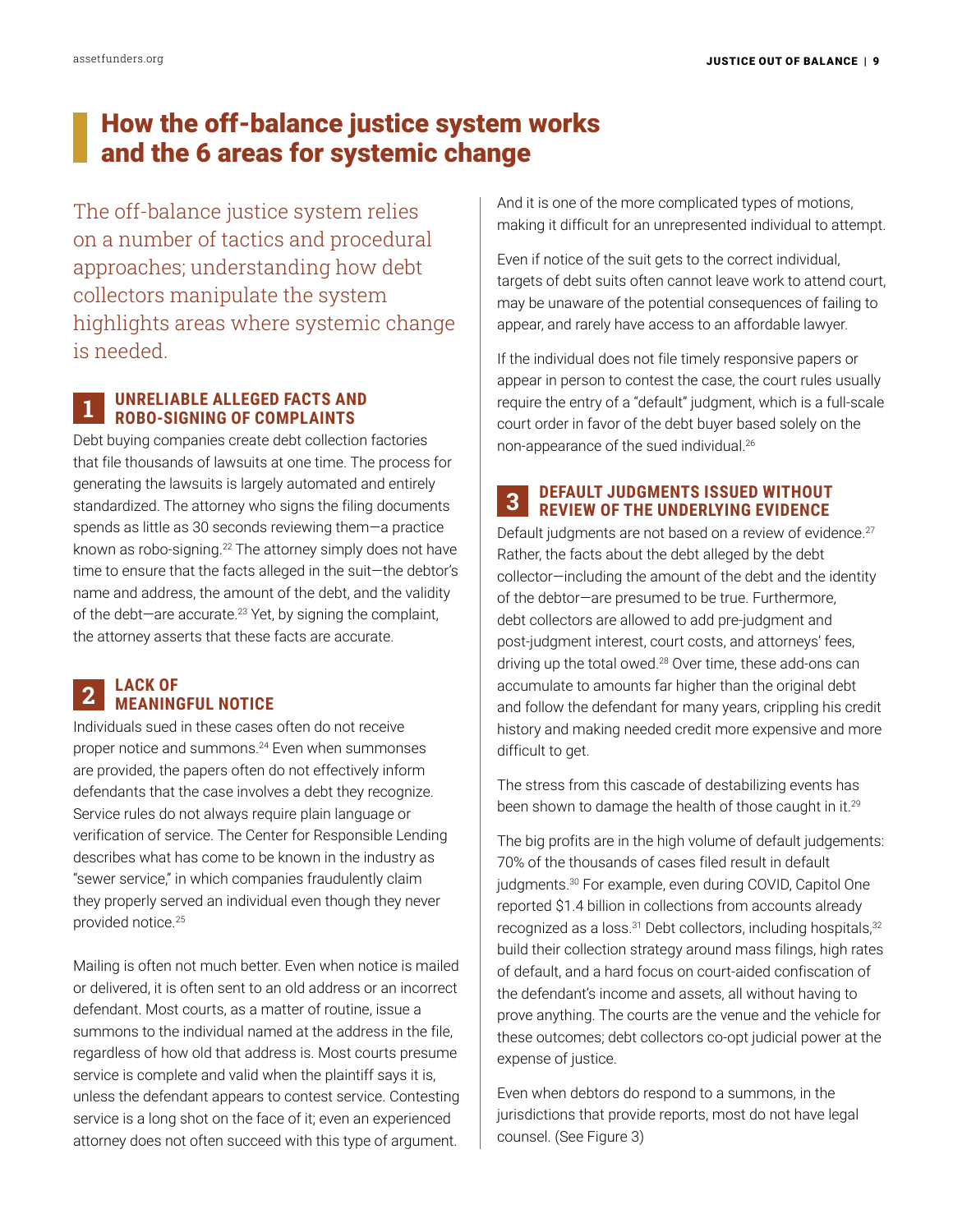### *Figure 3*

### **Most Debt Claims for Which Data Are Available Involved Consumers Without Counsel**

*Average defendant representation rates across 7 jurisdictions, various years*



### **DIFFICULTY A REOPENING CASES**

Often, the first time a person learns of a debt collection judgment is after—sometimes long after—the judgment was entered. For example, many debtors learn of a debt judgment through an adverse entry on their credit report. Yet, the debtor is unlikely to have any recourse at that point.

In most court systems, once a default judgment is issued, challenging the judgment, or the process that produced it, is both complex and as likely to result in more add-ons to the debt as to yield relief. Attempting to have a judgment vacated or reopened is difficult; to succeed, the debtor must have not only defenses to the original claim and the service of summons, but also convincing explanations for why his action attacking the judgment was so long delayed. Often, court procedures severely limit the time frame when defenses can be presented. It is legally tricky, as well, to contest the service of summons to claim it was never received without subjecting oneself to the court's jurisdiction by appearing before the court to challenge the summons. On top of these barriers, the debtor may face difficult practical obstacles, like the original court records having been lost or archived.<sup>33</sup> And, typically, such an appeal will incur additional fees, particularly if—as is likely—the appeal fails.

### **5** PUBLICLY FACILITATED COLLECTIONS  **AND WEALTH STRIPPING**

Armed with a default judgment, the debt collector has access to the full power of the publicly financed court system to enforce the debt. The debt collector can garnish the defendant's wages, intercepting a portion of every paycheck regardless of the household's circumstances or the economic consequences. A federal law protects 75% of a paycheck or a minimum of 30 times the Federal minimum wage, allowing up to 25% of a paycheck to be diverted to pay the debt ("garnished"). Some states provide greater protections, but not all of them do.<sup>34</sup>

Collection through the court system can also wipe out emergency or other savings. Many states have no protections for bank accounts, allowing creditors to wipe them out entirely. In those states, if an employee's paycheck is direct deposited into a bank account, the whole amount is exposed to garnishment. Savings are just as vulnerable. A debtor may not realize the garnishment actions occurred until he or she is unable to access the bank account or a debit card is refused. The draining of bank accounts impairs debtors' ability to pay other bills, exposes them to predatory lenders, increases their economic insecurity, and deepens the cycle of debt and wealth-stripping.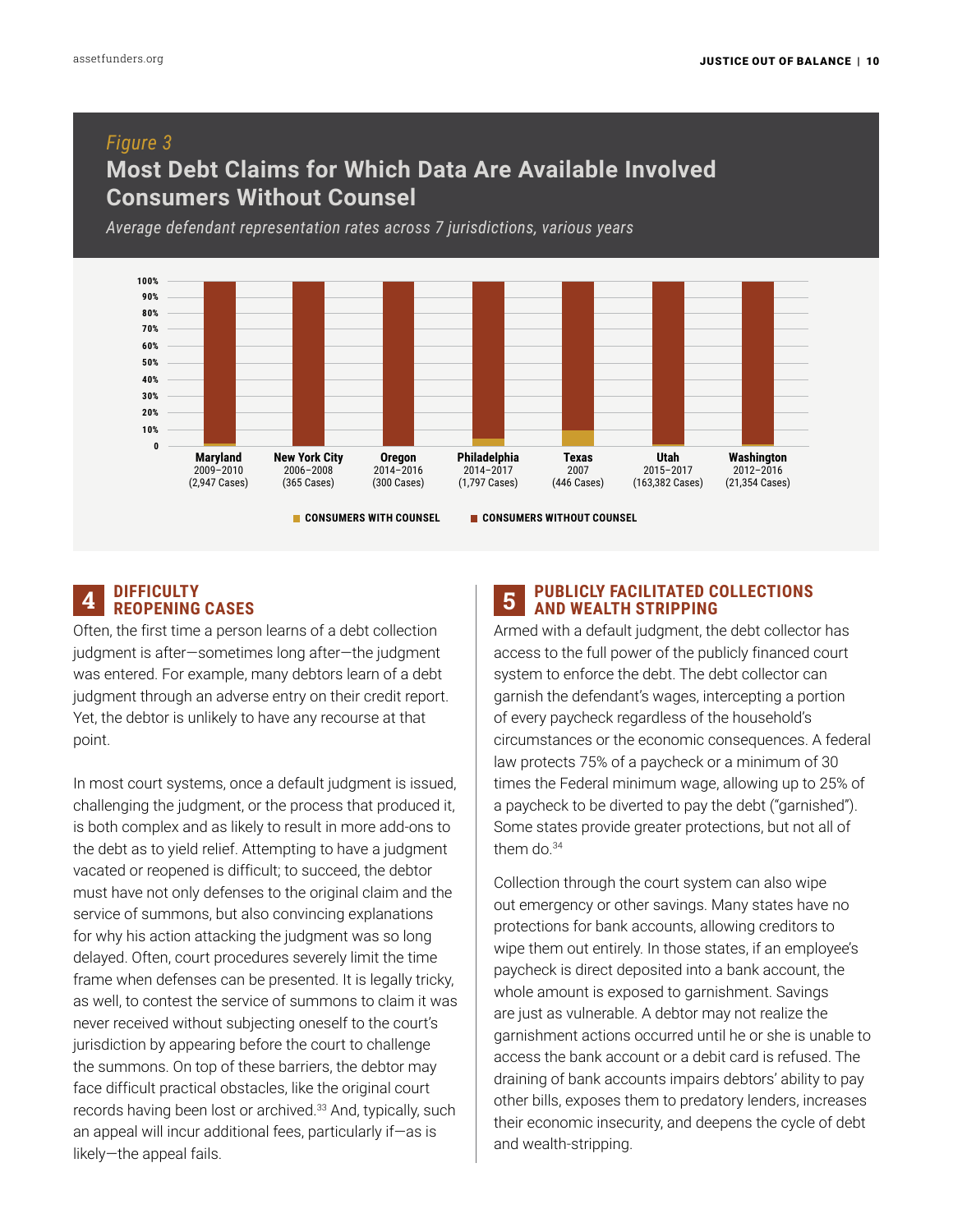Collection through the courts can also be used to impose liens on owned property, which can prevent home sales or interfere with business income. Debt collectors can force a sale of the assets, including business equipment or professional tools or even homes. And they can make sure that the default judgment is posted on the defendant's credit rating, hampering access to housing, employment, and affordable credit going forward.

## For one Iowa woman, the most frustrating and scary time of her life started when her debit card was declined.

Health care worker Adunni Noibi felt sick. But when the mother of three stopped at her local pharmacy for medication, her debit card wouldn't work. Her bank app showed that she had money in her account, so Noibi figured it was just a glitch.

But it wasn't just her card malfunctioning. Unbeknownst to Noibi, a debt collector had filed a lawsuit months earlier, seeking about \$3,300 on student loans she took out in 1998. The debt collection company had obtained a judgement and frozen not only all her bank accounts, but her children's accounts, on which she was listed as a co-signer.

Days after the incident at the drugstore, Noibi felt well enough to get out of bed, only to realize her mortgage had not been paid. When she called the bank, she finally learned her accounts were frozen. This was a much bigger deal than simply requesting a new debit card, she realized.

Noibi's mother provided some temporary financial help, but Noibi had bills to pay and three children to take care of. She was also worried that the funds from her tax returns and stimulus check, both of which were set to hit her account in April, would also be frozen—or worse, simply taken.

She sought out [Iowa Legal Aid](https://www.iowalegalaid.org). Thankfully, staff lawyer Jayme Wiebold not only agreed to take the case but had experience with this particular debt collection agency and its tactics. Noibi never received any notifications about the pending lawsuit, or the actions taken against her, she says. It was only after she called the bank that she even received an official letter notifying her of the frozen accounts.

## "If I'd received something that said someone was going to be taking my money, I would've been on the phone immediately trying to figure something out," Noibi says.

With help from Iowa Legal Aid, Noibi was able to stop the debt collection company from keeping the account frozen and taking her money. The debt collection company dropped the suit after Noibi agreed to not sue the agency for its collection practices.

**Source:** Megan Leonhardt, "Debt Collectors Are Leveraging the Court System More Than Ever—And This May Have Significant Consequences for Americans," *CNBC* (May 12, 2020), <https://www.cnbc.com/2020/05/11/debt-collectors-are-leveraging-the-courts-more-than-ever-before.html>.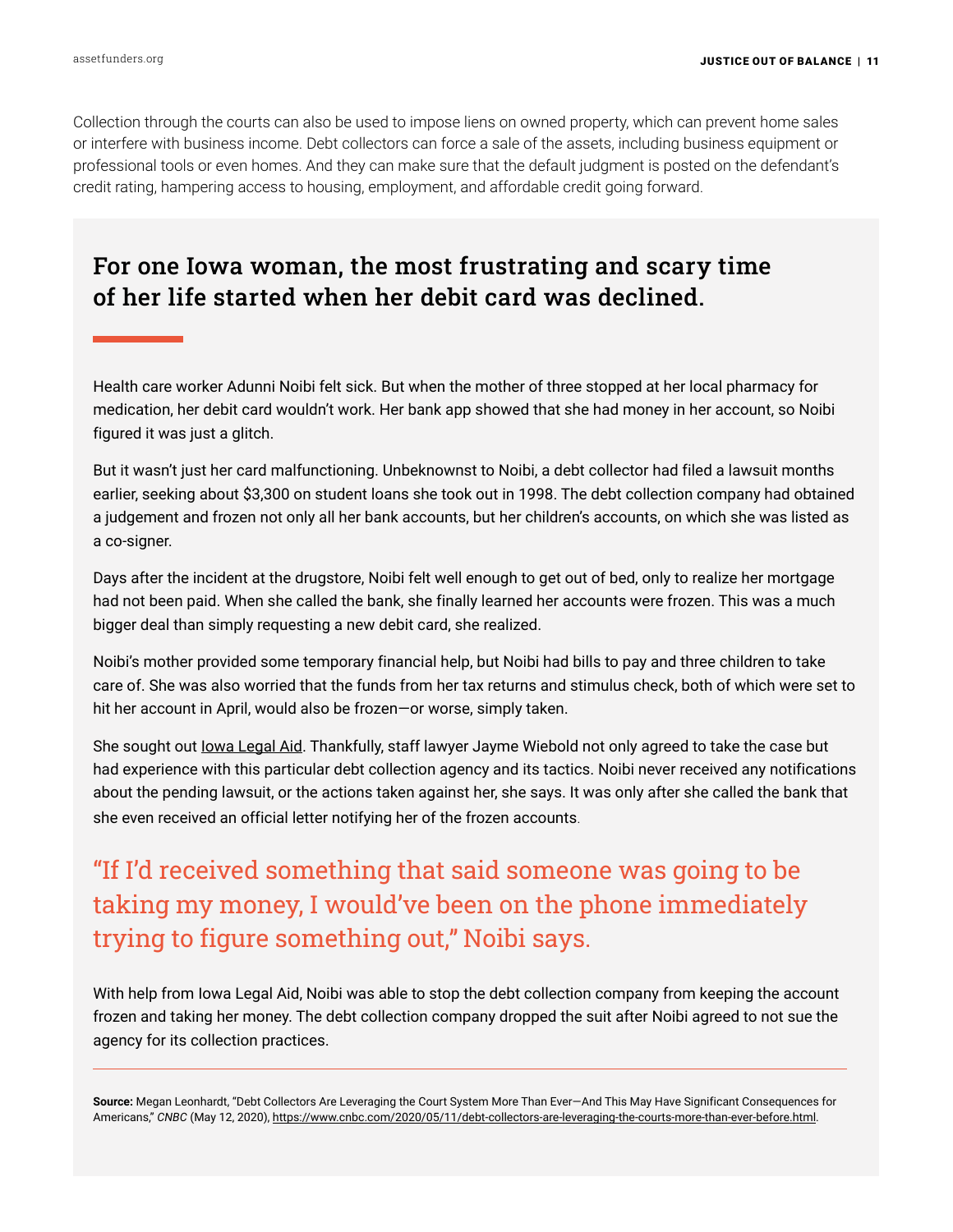#### 6  **A MODERN RISK OF DEBTORS' PRISON**

In many jurisdictions, if individuals do not follow court orders or appear when summoned to answer questions about their assets, they can be jailed for contempt of court.<sup>35</sup> Arrest warrants may be issued, potentially complicating a traffic stop and endangering probation or parole status; in some states, warrants are public record, which can adversely affect employment or housing applications.

While the numbers who serve time in jail are still fairly small, looming in this unbalanced system in crisis is the possibility of this "modern" debtors' prison.

ረ ረ I have personally seen garnishments of wages, evictions, credit card debt suits, credit bureau disputes and even criminal cases flowing from underlying medical and other consumer debt—all negatively affecting creditors, debtors, and a clogged court system.

> JUDGE ALEX MCVEAGH36 Hamilton County General Sessions Court, TN

## One ProPublica analysis discovered that high-interest lenders filed 66% of all small claims cases heard in Utah between September 2017 and September 2018.

For example, a local lender, Loans for Less, filed 95% of the small claims cases in South Ogden, a suburban city of 17,000 about a half hour north of Salt Lake City.

ProPublica documented the case of four individuals who were arrested by an armed constable, handcuffed, and taken to jail: an employee who was arrested as she was finishing a work shift at a Walmart (and whose wages were already being garnished), another person who was arrested at church, a third at home watching his granddaughter, and a fourth as she was parking to go to work. They spent anywhere from a few hours to a couple days behind bars before being released after paying a few hundred dollars in bail or promising to appear in court.

None of the four had committed a crime. They had each borrowed money at high interest rates from Loans for Less and were sued for owing sums that ranged from \$800 to \$3,600. When they missed court dates, the company obtained warrants for their arrest.

Arrest warrants were issued in an estimated 3,100 small claims cases in Utah during the 12 months reviewed from 2017 to 2018. Almost all of the warrants—91%—were issued in cases filed by payday, auto title, or other high-interest lenders.

**Source:** Anjali Tsui, "They Loan You Money. Then They Get a Warrant for Your Arrest," *ProPublica* (Dec. 3, 2019), [https://www.propublica.org/](https://www.propublica.org/article/they-loan-you-money-then-they-get-a-warrant-for-your-arrest) [article/they-loan-you-money-then-they-get-a-warrant-for-your-arrest.](https://www.propublica.org/article/they-loan-you-money-then-they-get-a-warrant-for-your-arrest)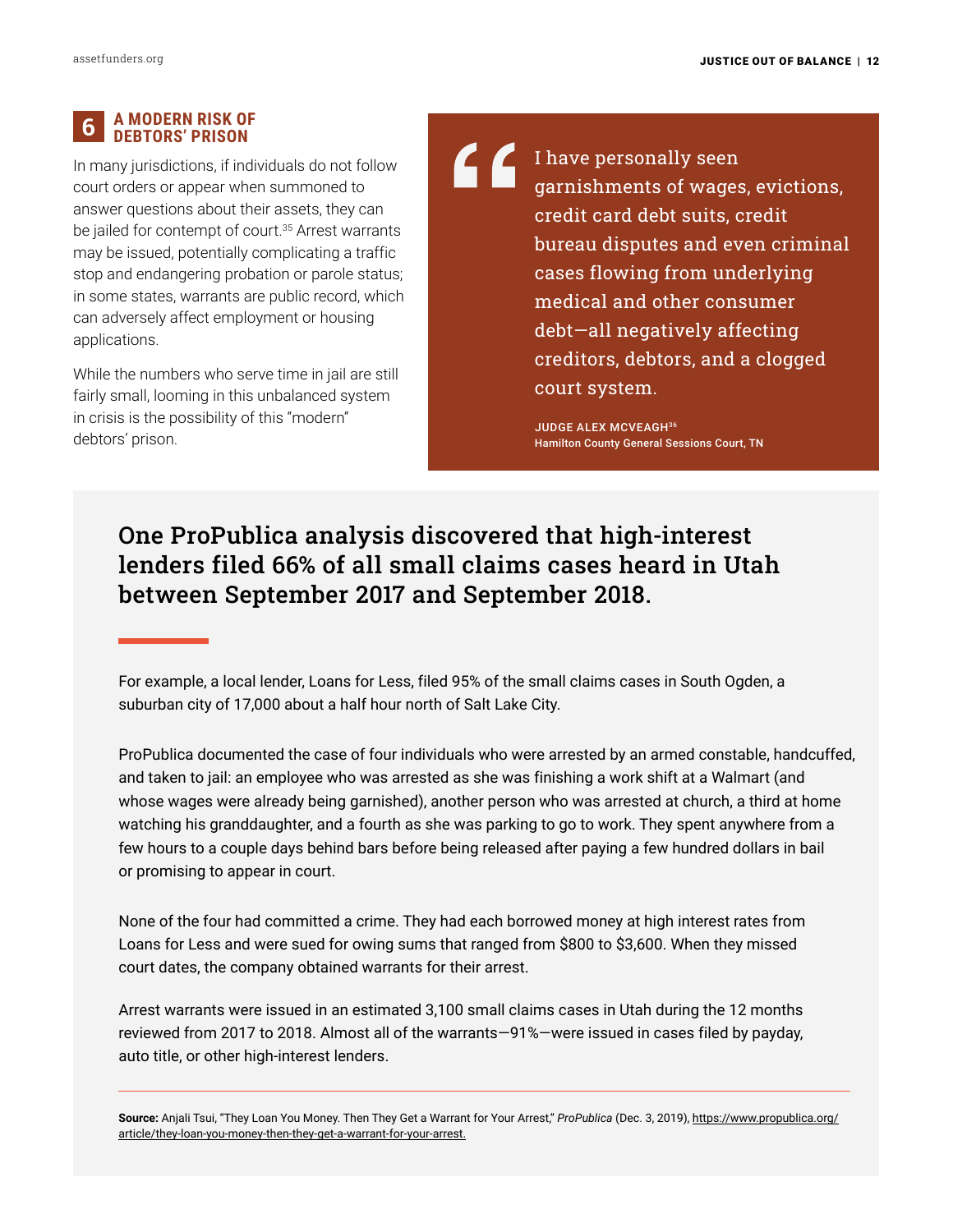# The Results Change When the System is in Balance

The assumption that the American civil justice system actually produces justice is built on the theory of an adversarial system, in which both sides have fair warning, equal access to information, and access to a vigorous lawyer. Each side presents its arguments to a judge, who arbitrates and referees and ensures conformity to rules. And then the judge or a jury decides which version of the facts has been proven, and the judge applies the law to dictate the outcome.

The assumption that this system produces justice collapses in an environment built on default judgments, in which only one side has all the information plus the advantage of being unopposed in court. That side invokes the power of the court without having to prove anything.

That 70% of debt cases in this off-balance system end in default judgments is not an indication that those cases are justly decided. Less than 10% of people sued for debt have lawyers.

Debtors who have lawyers win much more often; thus, the debt collectors' business practice is to concede when the other side has a lawyer. The logic is that the claim is not likely to succeed and, therefore, arguing it is not a cost-effective use of time and resources.

In other words, legal representation can be a key difference maker. For example, a study of nearly 297,000 debt cases in Virginia district and circuit courts disposed between April 2015 and May 2016 found that debt cases were more likely to be dismissed when individuals were represented by an attorney. Similarly, a study of more than 165,000 debt cases disposed in Utah from 2015 to 2017 found that 53% of people with representation won their cases, compared with 19% of those without representation.37

The disparate racial outcomes that prevail throughout the consumer debt landscape also appear with respect to court cases and default judgments.<sup>38</sup>

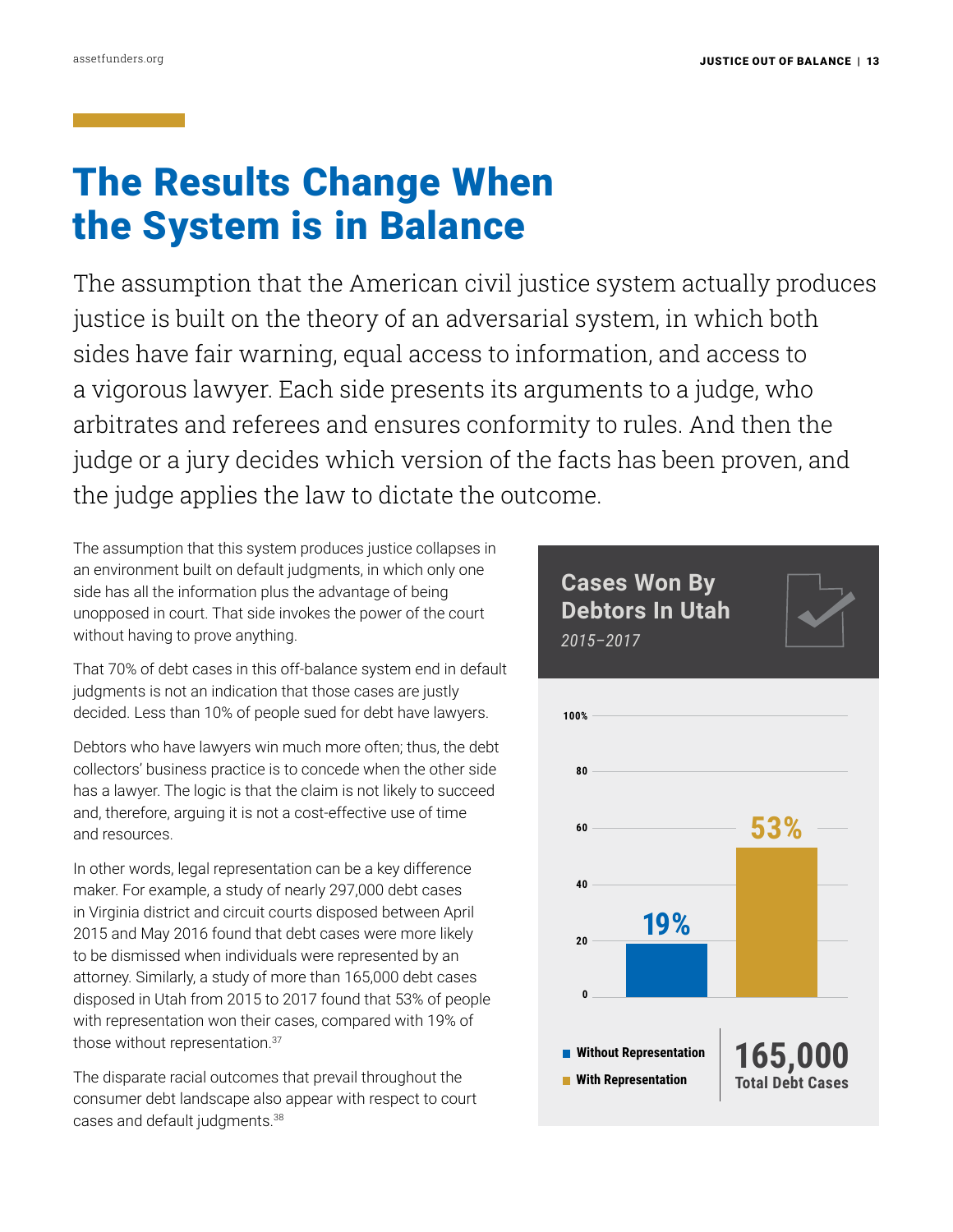1

2

While it is still unclear what the effect of the COVID-19 pandemic has been or will be on consumer debt in general,<sup>39</sup> it is quite clear that court filings, wage garnishments, and other collection tactics are proceeding unabated during the crisis.40 Catastrophic impacts are looming and require that balanced justice be restored.

## A legal aid lawyer in Chicago relates two typical stories of debt-buyer cases

A disabled immigrant from the Middle East in her 70s living on a fixed income faced a high four-figure debt-buyer lawsuit over old credit card debt that the original creditor had written off years previously. She had stopped making payments years before due to her indigency and inability to work. A hearing had been set for the debt buyer's motion for default judgment when the woman contacted the lawyer in desperation. With weeks to go before the hearing, the lawyer indicated that he would challenge the admissibility of the debt buyer's business records and basic ability to prove up the debt. The debt buyer wanted the woman to enter into a payment plan. When she refused, through her lawyer, the debt buyer dropped the case.

A working-age Black woman was sued by a debt buyer for a mid-four-figure credit card debt. The case was unusual in that the woman appeared in the case, so she was not in default but the case was set for trial. She had originally been keeping up with the credit card debt at issue in the case, but she eventually had to stop making payments while she was between jobs and had no income. The original creditor had written off the debt. The lawyer challenged the admissibility of the debt buyer's documents and proof of the debt. The debt buyer disputed the lawyer's challenge and demanded that the woman enter a payment plan, as he had repeatedly done before. When the lawyer refused, the debt buyer dropped the lawsuit on the eve of trial.

**Source:** Interview with the author, July 26, 2021.

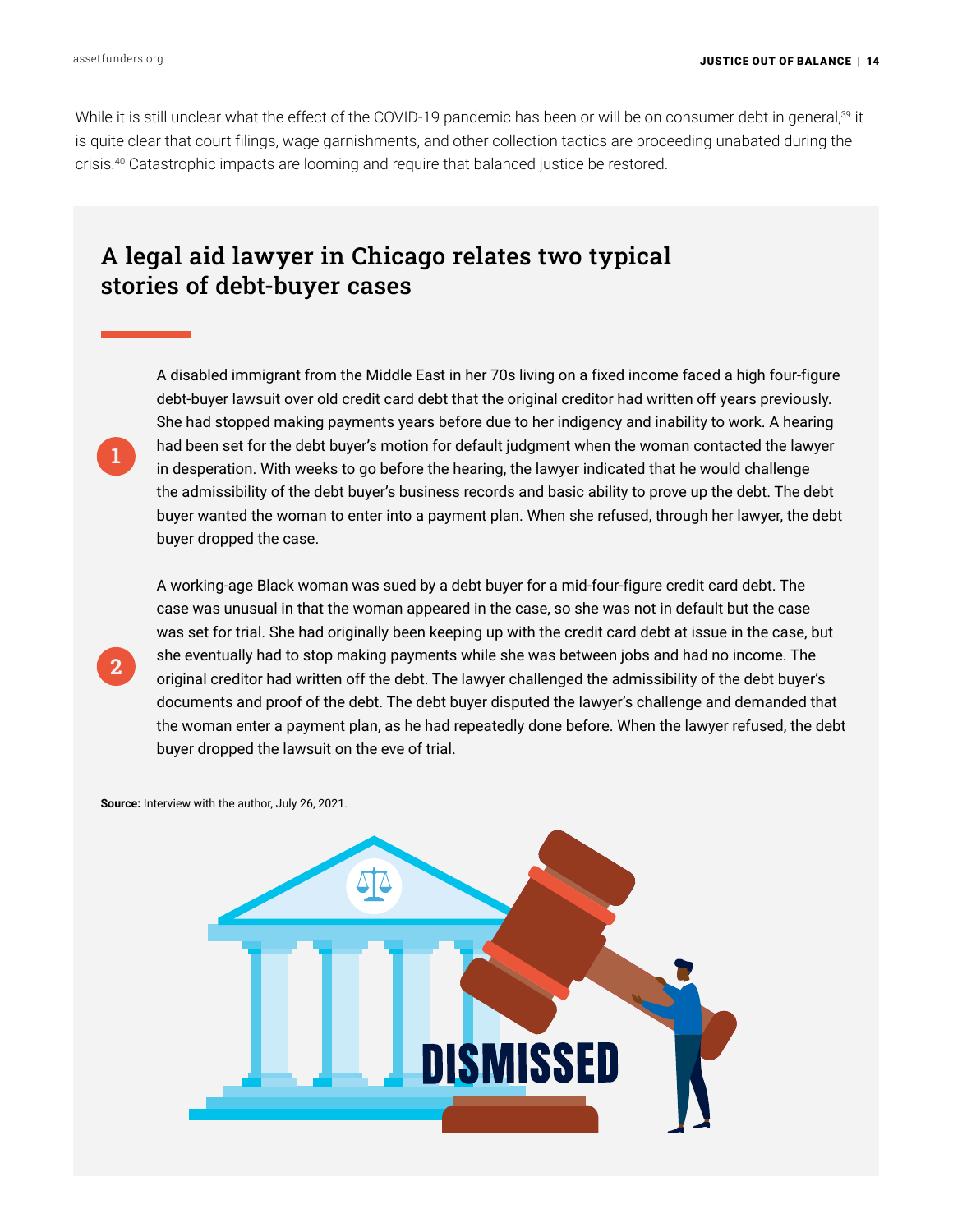# Restoring Justice with Accountability and Balance: An Agenda for Reform

Systems reforms that promote justice in the debt collection courts are possible at the federal, state, and local levels. The massive amount of consumer debt is the product of many years of racially inequitable lending, fines and fees, health care bills, and other practices, compounded by collection practices that worsen and sustain racial wealth gaps, and the potential for significant COVID related debt. Now, it is time to prevent further harm.

Currently, debt collectors take advantage of a false narrative that individuals willfully do not pay their debts. Reform is served by a more true and equitable narrative featuring corporate accountability and balanced justice.

- Debt collection should not cripple a person's basic ability to make ends meet or generate wealth.
- Zombie debt should not be resurrected in default judgments.
- Debt collectors should be held accountable for fair practices that require them to provide meaningful notice and prove their cases in court.
- The court system should not be the publicly financed collection toolkit and profit center for debt collectors.
- "Debtors' prison" is not acceptable.
- The courts must take responsibility for creating processes and a system that is much closer to balanced justice in debt collection cases.

Some reform ideas upstream of the court-based debt-collection system would outright cancel or cap many kinds of debt, in part to account for the unfair origins of the debt.<sup>41</sup> Here, however, we focus on a reform agenda for the collection process, as well as multiple ways for funders to help drive reform.

### FEDERAL CONTEXT AND POTENTIAL REFORMS

Federal policies set the floor for national standards; states can establish standards above that floor.

The Consumer Financial Protection Bureau (CFPB) regulates consumer financial product service providers, including bill collectors, and implements the Fair Debt Collection Practices Act at the federal level.42 The Federal Trade Commission enforces consumer protection laws against creditors and debt collectors but not most financial institutions.43 The two agencies thus have separate but overlapping authority.

The CFPB can regulate debt collection practices in the courts. For example, it could prohibit a creditor from suing or even threatening to sue on a debt the creditor knows or should know is outside the statute of limitations. Such a rule could also require creditors trying to collect such a debt to disclose to the alleged debtors that the debt is time-barred and cannot be enforced in court.44 This kind of federal leadership can change the power balance and reshape the system.

The federal limitation on garnishment of wages (limiting garnishment to 25% of income) is a provision of the Consumer Credit Protection Act.45 Congress could create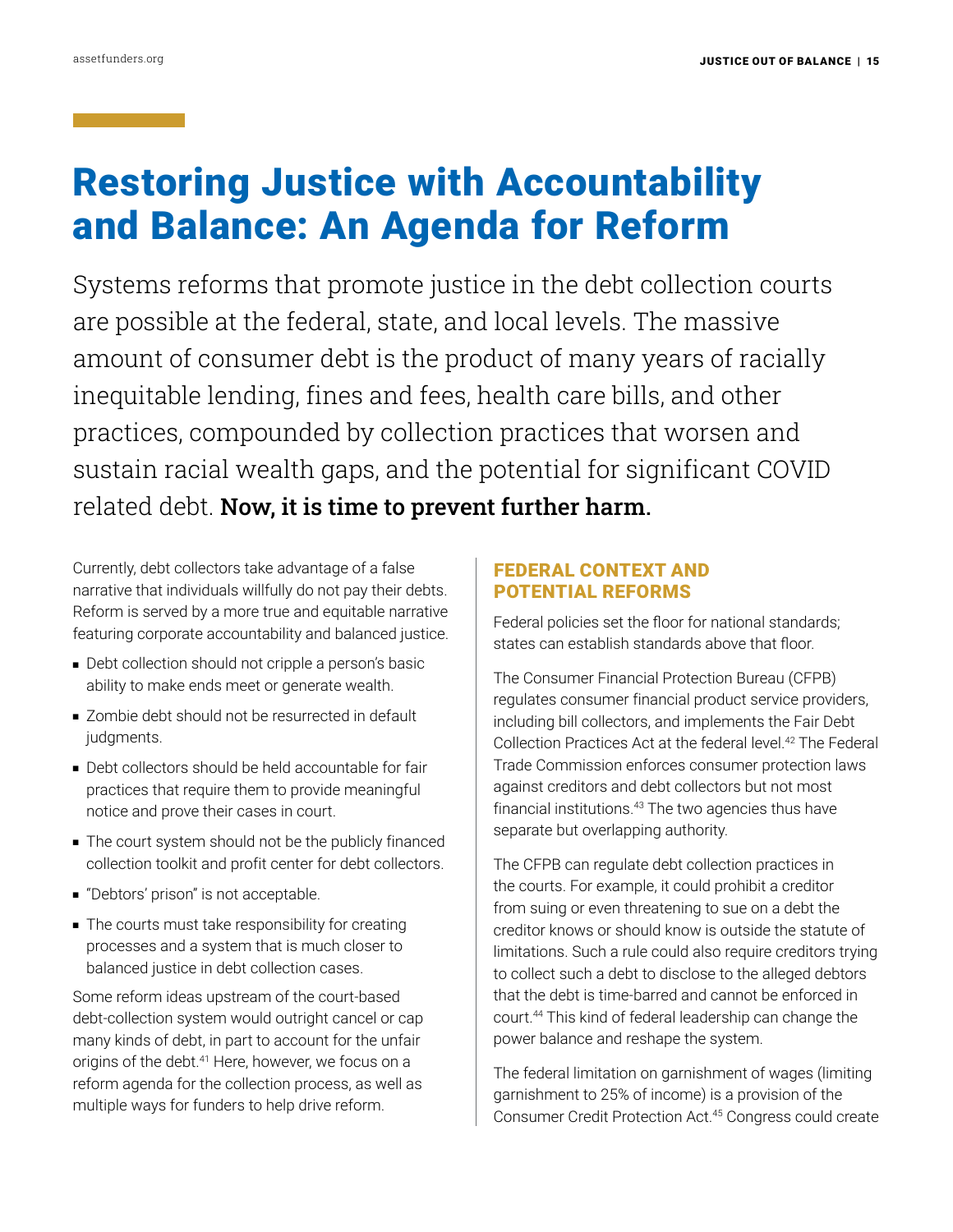federal standards that protect assets and economic security more substantially by protecting a higher threshold of wages and assets, such as bank accounts up to a certain dollar amount, as well as a home, car, tools, and business materials, so families can continue to work and pay their current bills. These protections would advance justice by preventing the harms that follow when people are blindsided by a loss of access to their funds because of a court judgment they did not know about. These protections would also reduce the incentive of bill collectors to pursue the high-default litigation strategy by making it less lucrative, which in turn would reduce administrative overload in the courts.

More generally, the Department of Justice should investigate the racial disparities evident in court-based debt collection (among other issues in debt and debt collection).

Philanthropy can support research and analysis in this area, as well as advocacy to promote action by CFPB, Congress, and the DOJ regarding these racial disparities.

The National Consumer Law Center has effective advocacy capacity on the federal level; it also maintains comprehensive networks of other federal advocates and state advocacy groups.

The footnotes for this brief reveal a number of important and excellent sources illustrating research capacity in the field, including the PEW Research Foundation, the Aspen Institute, the Center for Responsible Lending, the Urban Institute, and Pro Publica, among many others.

### STATE AND LOCAL REFORMS

State and local policy changes are more likely to occur within a shorter time horizon than federal changes. State action would also build momentum for changes at the federal level. Federal provisions provide a floor. States can improve upon federal standards through state legislation or rules adopted by the highest court or other judicial oversight body; a number of recommendations are set forth in the next sections of this brief. Moreover, some of the recommendations are exclusively controlled by the states and localities, so federal intervention is not required.

The court system itself can be more proactive in supervising debt collections and improving the justice of outcomes. In nearly every state, the courts have yet to implement policies, rules, procedures, and business practices to manage consumer debt collection cases in a consistent, coherent, and long-lasting manner with a focus on balanced justice.

The needed reforms may require action by state legislators or the court system itself. Philanthropy can help test innovation; fund research; support advocacy and narrative change efforts; exert influence with the bar associations, as well as creditor groups like hospitals and credit card companies; and inform and influence decision-makers.

A good place for funders to start is the legal aid lawyers who represent clients in collection procedures. They will know the current state of the law and procedures and the realities of the court calls and practices and know the identities of the officials and institutions that control the systems, as well as any advocacy groups already active on the issues. The National Consumer Law Center also has local advocates in its network in most states, and those connections will have access to the same types of information. A small grant to a legal aid agency or other expert group for help with landscaping the issues in a locality would jump-start a reform process.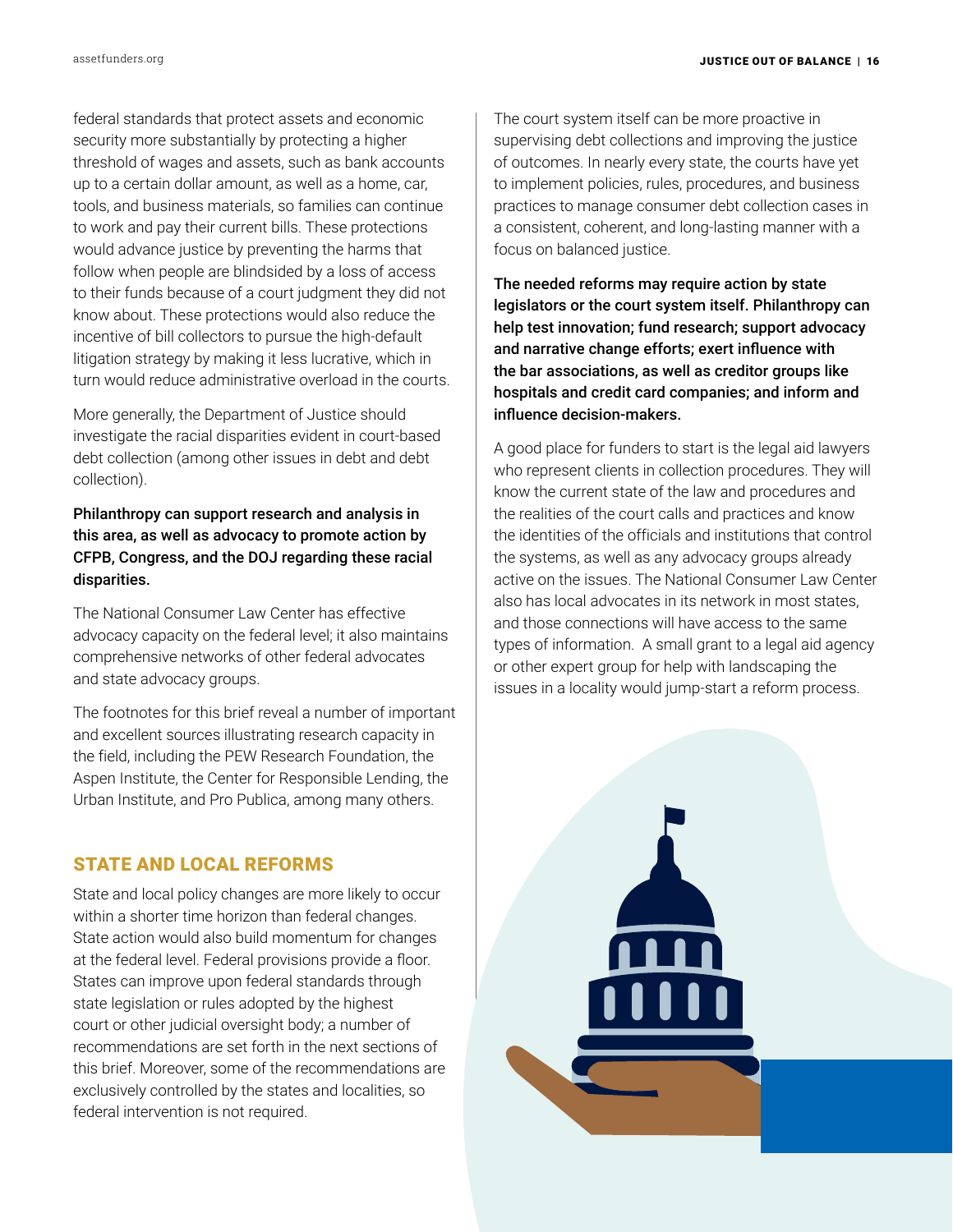## Recommendations to Restore Balance to the Justice System in Debt Collections

Several types of innovations and reforms may help restore balanced justice.<sup>46</sup>

### **MAKE LEGAL REPRESENTATION MORE ACCESSIBLE** 1

Because debt collectors profit almost entirely from defaults, they often simply dismiss cases out of hand when the individual has a lawyer. Even when the matter is contested, many people have good defenses, including the statute of limitations, attacks on the legality or validity of the original credit transaction, mistaken identity, bad service of process, payments already made to discharge the debt, and more. Providing free or affordable legal representation for individuals in debt cases will increase the level of justice and decrease the perverse incentives currently causing debt collectors to maximize their gains by inundating court dockets.

Funders can work to increase legal representation, either directly, through support for advocacy, or by engaging in cross-sector cooperation to leverage support from other funders or from government.

- In several jurisdictions, tenants have a legislated right to counsel in eviction proceedings.<sup>47</sup> Indigent persons facing eviction are assigned publicly funded attorneys, similar to public defenders. The same system, or a similar one, could provide representation for debt collection cases. Philanthropy could support the research, design, and evaluation of demonstrations and document the ways to sustainably fund them. Philanthropy could help catalyze local advocacy with support to start or scale up demonstrations.
- A public-private initiative could fund the courts to set up a pilot in which both parties in a debt dispute are offered the right to—or required to engage in—a pre-litigation consultation/negotiation/mediation with an evaluation component to justify public funding if outcomes are met.
- The state bar association could be influenced to use Interest on Lawyer Trust Accounts funds, matched

by other philanthropy, to increase legal aid and/or pro bono representation for debt collection cases.

- Philanthropy can explore ways for employers to offer legal counsel as an insurance program to employees. Public-private models for this, sometimes called Judicare, are in operation around the country.48
- Funders can support nonprofit advocacy to fund legal consultation and representation of consumers with debt issues using pooled funds from fees assessed on credit card and other lenders or targeted surcharges on the original lenders who package debt to sell to debt buyers.
- Philanthropy can provide targeted support to local legal aid agencies or the court system to provide counsel for defendants with income up to 200% of the federal poverty line. This kind of targeted legal help was a successful part of mortgage foreclosure relief in the Great Recession.49
- Philanthropy could fund or help seed fundraising programs to establish or endow a "chair" for a specialist debt-defense lawyer at a local legal aid agency or a law school clinic to represent defendants and inform nonprofits and attorneys addressing these issues.

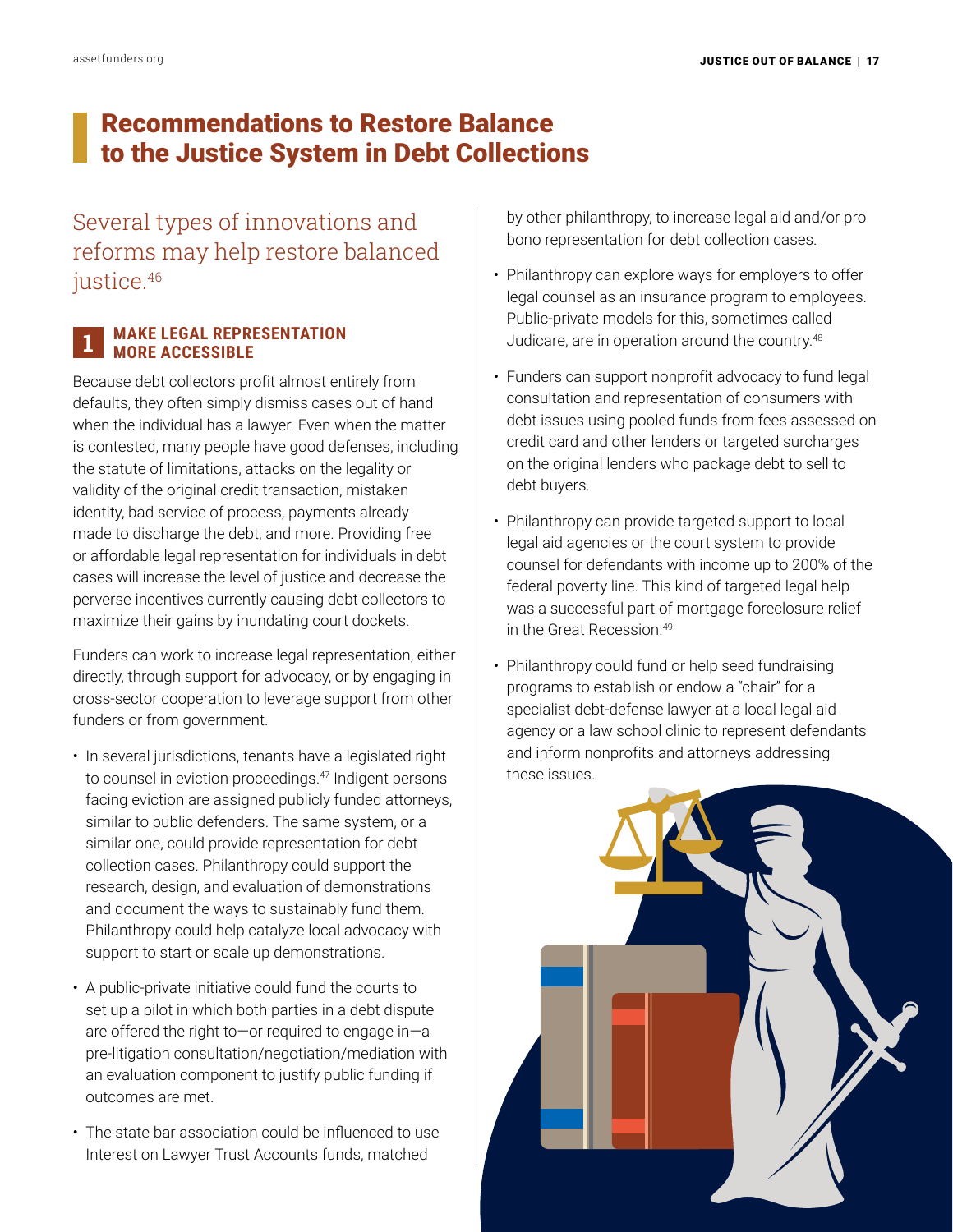## Innovative court program resolves medical bills before collectors are involved

A new online dispute resolution program to help resolve medical bills is under way in Hamilton County, Tennessee. The program, which a collaboration between Hamilton County General Sessions Court Judge McVeagh, court approved mediators, Tennessee Alliance for Legal Services, and Erlanger Health System, helps individuals resolve unpaid medical bills before the bills are sent to a debt collector.

Patients receive information about the program through the court or the hospital. The court hosts the online dispute resolution platform. Individuals who register with the program can directly message the hospital to begin discussions about the bill and identify strategies to manage it, such as verifying the costs, adjusting the bill amount, or developing a payment plan. Court-approved and trained mediators play a crucial role in building trust in the system. When a participant requests a mediator, the hospital agrees to work toward a conclusion that satisfies both parties and avoids the economic disruption caused by lawsuits and debt collection tactics. Qualifying individuals can also receive assistance with legal questions or help negotiating a solution from Legal Aid of East Tennessee. The entire process is free, voluntary, and confidential.

Administrative Office of the Courts Director Deborah Taylor Tate said, "By providing an opportunity to resolve debt easily before it causes even more stress or additional legal issues, this program will be a real solution for families in the Chattanooga area."

Recent research, conducted by The Sycamore Institute as part of the Southern Partnership to Reduce Debt (SPRD)— a multiyear, multistate initiative of the Annie E. Casey Foundation—highlighted the prevalence of medical debt in Tennessee and the harm it causes to health and well-being, as well as economic security. Tennessee has the 10th highest rate of medical debt in the country; one in four Tennesseans with a credit report hold medical debt. People who have medical debt are less likely to access needed medical care, which may negatively affect health outcomes, already burdened by the stress of debt.

The research, along with Judge McVeagh's experience with an increasing number of debt cases, inspired the collaborative effort. Legal Aid attorneys helped craft the language used in the platform and in the materials describing the program to make the program easily accessible. The court's role in sponsoring the platform and providing trained mediators is essential to insuring outcomes are trustworthy. The pilot program was developed with a seed grant from the State Justice Institute; it continues to be supported by the Tennessee Supreme Court Access to Justice Commission and the Alternative Dispute Resolution Commission.

### **Sources:**

Courtnee Melton, "Medical Debt in Tennessee. Who Has It and Why Does It Matter?," The Sycamore Institute (May 8, 2019), [https://www.sycamoreinstitutetn.org/medical-debt-t](https://www.sycamoreinstitutetn.org/medical-debt-)ennessee/.

"New Online Dispute Resolution Platform Offers Hope to Those with Medical Debt," Tennessee State Courts (May 18, 2021), [https://www.tncourts.gov/news/2021/05/18/new-online-dispute-resolution-platform-offers-hope-those-medical-debt.](https://www.tncourts.gov/news/2021/05/18/new-online-dispute-resolution-platform-offers-hope-those-medical-debt)

Mandy Pellegrin, "How Medical Debt Affects Health," The Sycamore Institute (May 19, 2021), [https://www.sycamoreinstitutetn.org/](https://www.sycamoreinstitutetn.org/how-medical-debt-affects-health/) [how-medical-debt-affects-health/.](https://www.sycamoreinstitutetn.org/how-medical-debt-affects-health/)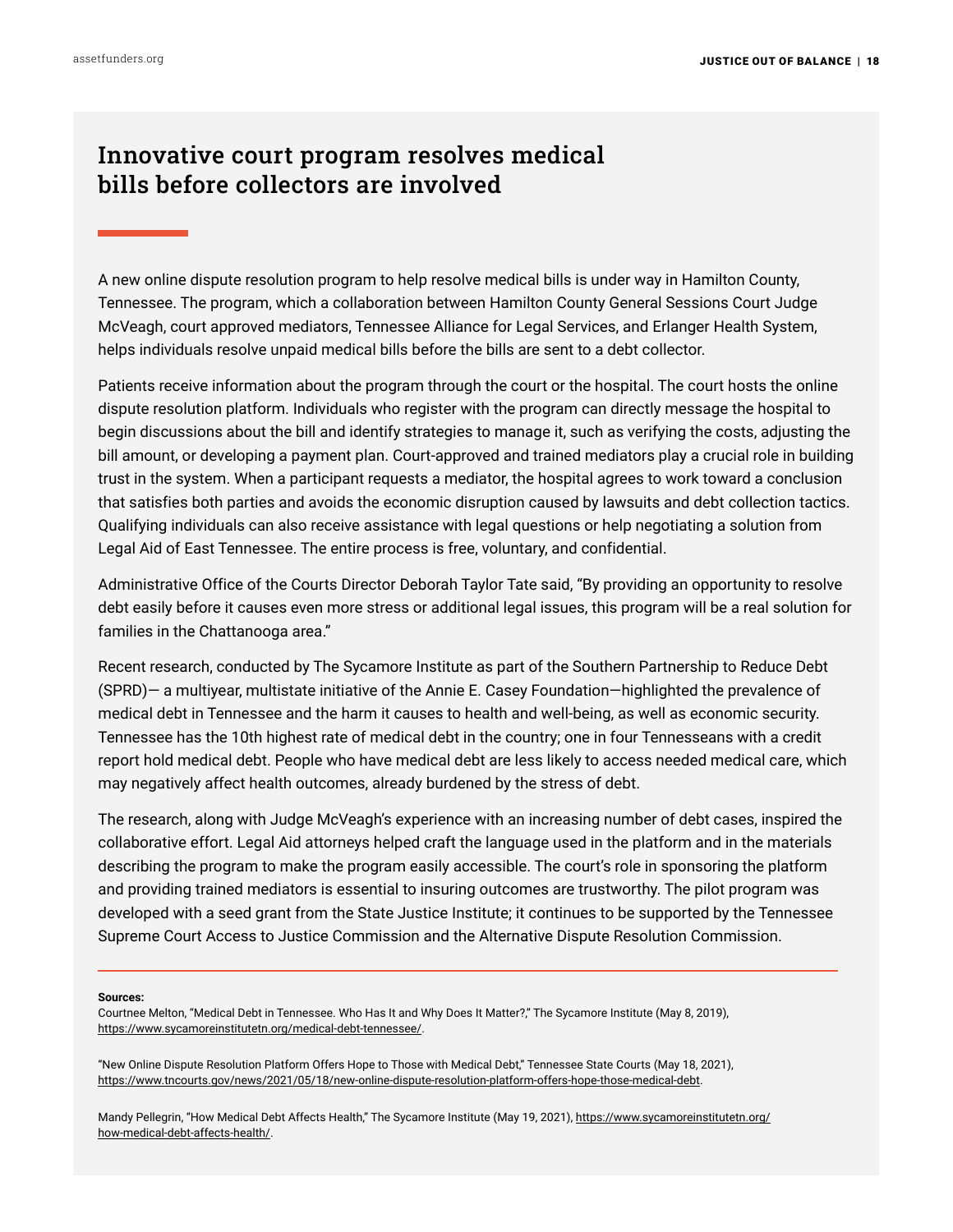#### **REFORM COURT PROCESSES, POLICIES, RULES, AND PROCEDURES** 2

Given the need to address court-based issues systemically, funders can help elevate the narrative making the public case for change. They can fund creation and implementation of court reforms, and they can fund the advocacy and research that identify the changes needed to restore balance and increase racial equity in the system. Funders can also support courts' adoption of the data systems and reporting needed to support changes and monitor results.

The courts need to monitor their own operations more vigorously to understand how and why outcomes happen, learn how to alter those outcomes to deliver impartial justice, and eliminate abuses.<sup>50</sup> Courts can provide better information and training on debt-collection issues to judges and clerks, providing them the tools to ensure that debt-collection procedures comply with consumer protection rules and that appropriate judicial review is carried out before a hearing is allowed to proceed.51

Courts, through their Supreme Court Chief Judge or the highest court, can alter procedures and business practices to reduce the holes in the system that debt collectors exploit to produce high numbers of default judgments. The agenda should include:

- Monitoring court data so that the system can respond with remedial rules and practices when abuses or unjust outcomes become evident;
- Supervising the quality and veracity of service of summons more carefully;
- Eliminating or sharply limiting the validity of "constructive" service of summons in debt cases;<sup>52</sup>
- Offering court calls during hours on weekends, evenings, or at other times outside of those when most people are at work;
- Scheduling every case for trial (before a judge or a trained attorney magistrate) to ensure a balanced review of the evidence and facts, with heightened

requirements for notice explaining the process and reasons why it is important for defendants (the debtors) to appear;

- Prohibiting mass "cattle-call" dockets, especially those set up for the convenience of the debt-collection firm seeking to process defaults quickly;
- Prohibiting criminalization and incarceration based directly or indirectly on nonpayment of a civil judgment;
- Adopting enforceable sliding-scale standards that limit collection on a judgment to accommodate a defendant's ability to pay.

Funding multiyear advocacy, supported by the call for justice, can highlight the need for and advance reforms (statutory or judicial) that shift responsibility and accountability to the debt collectors. These reforms include such provisions as:

- Requiring debt collectors to verify and document basic facts before contacting consumers, filing a lawsuit, or requesting judicial action;
- Requiring debt collectors to verify the debtor's correct identity and current address and use that information for the summons and the case statements:<sup>53</sup>
- Requiring an additional notice upon filing of a complaint, sent by the court using a verified address and explaining in simple, nontechnical language the essential information about a pending lawsuit or hearing;
- Requiring debt collectors to show "proof of debt," such as an account number, the names of the original creditor and debtor, the chain of ownership of the debt, and the delinquent amount, with authenticated evidence, before a default judgment is entered;
- Adopting and enforcing a policy that limits the economic impact of debt-collection judgments by placing affordable upper limits on the number of addons allowed in debt collection suits, such as interest, costs, and attorneys' fees;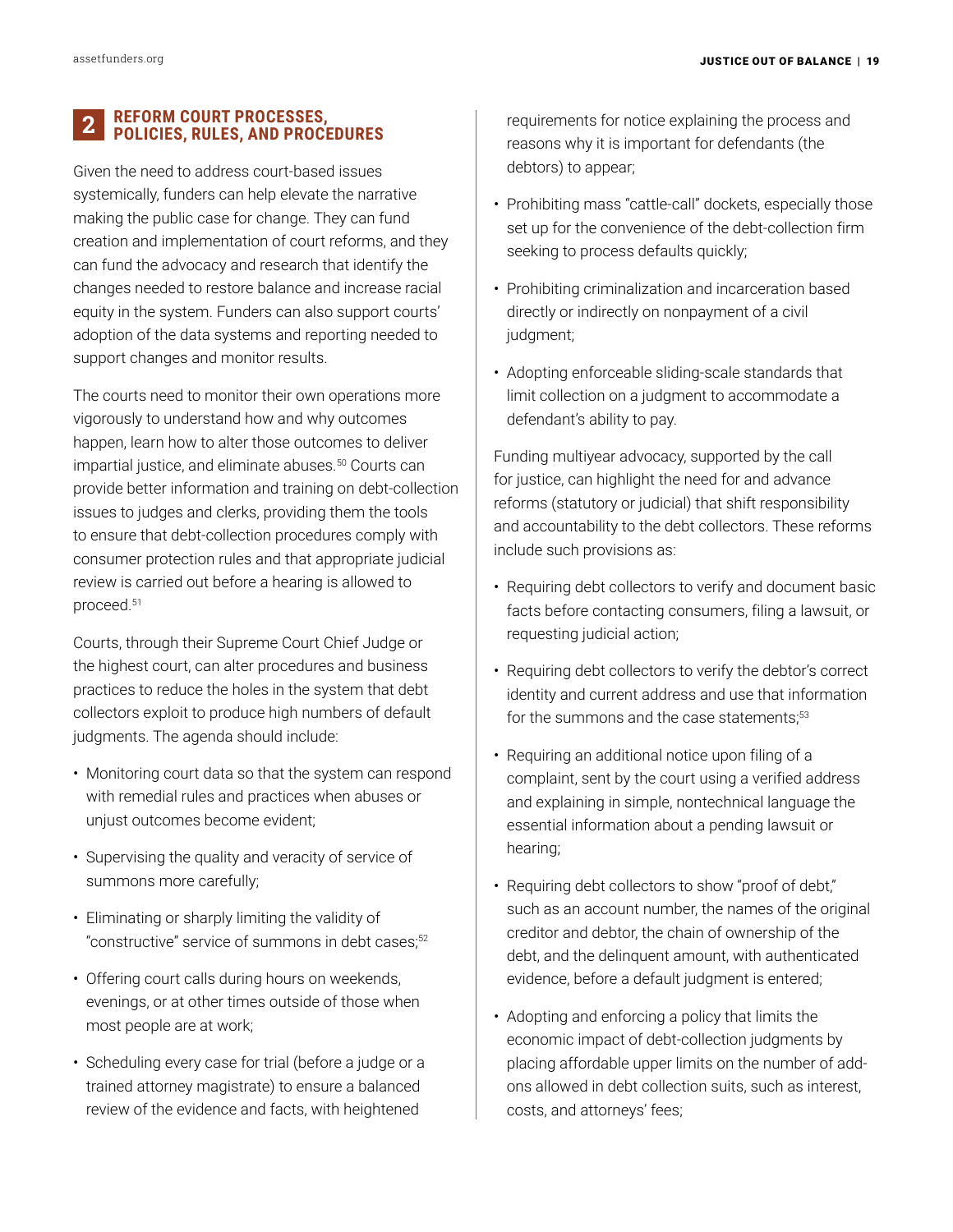- Enacting or adopting a fee-shifting rule that makes debt collectors liable for attorney's fees and court costs of defendants who win their cases at trial or have a judgment vacated;
- Establishing strict time limits on how long after the original transaction a debt collector can pursue a debt in or out of court;
- Prohibiting by state law, regulation, or judicial rule any rule or precedent that allows intervening events, such as a partial payment, to restarting a statute of limitations or revive a timed-out claim;
- Allowing individuals to recover damages and the courts to collect fines from debt collectors for misleading or fraudulent activities or evading rules regarding required verification of information, proof of debt, and time limitations;
- Enacting ceilings (through legislation) on how much a debt collector can collect on any debt the original creditor has written off.54

#### **FUND JUDICIARY CAPACITY TO PRODUCE DATA ON DOCKETS AND OUTCOMES** 3

Just one state, Texas, regularly reports all the case data needed to document case flows and outcomes, define problems, and inform and monitor reform. Only a dozen states produce any data about debt cases in their courts. Even that limited data shows the tremendous scope and impact of the flood of debt collections cases.

Philanthropy can address this information gap.

Robust data on debt cases in the state and local courts is needed to fully understand the debt collection story, including the racial disparities, the costs to the court, and the harm to millions of people in the community.

The research will serve two purposes. First, it should help to define the need and drive advocacy for reforms to be enacted by the justice system or the legislature. Once reforms are in place, this data is a strong tool to monitor and support improvements to the system.

#### **PROTECT MORE INCOME AND ASSETS FROM JUDGMENT CREDITORS** 4

Many states already protect more income and assets from debt collection than required by the federal minimum protections, but philanthropy can fund advocacy to make the case for additional measures to foster equitable and balanced justice and prevent household crises and debt spirals. This funding thus advances reform, creates equity, and restores economic security, community by community.

State-enacted statutes and regulations provide economic protection regardless of the quality of justice provided by the courts. They apply even in default judgment cases, and they apply regardless of the history of the debt or its collection.

A higher amount of wages, for example, can be protected from garnishment. North Carolina protects all wages from garnishment in collections for most kinds of debt.55 Further, because the federal wage protection law is calibrated to the minimum wage (set at a minimum of 30 times the minimum wage), state-level increases in the minimum wage will also increase the minimum protection from wage garnishment.

Bank accounts should also be protected at some level, to make sure people are left with enough to pay their current bills. Income protections on checks should be applied to direct-deposited funds, and banks should be required by state regulation or statute to apply the protection without being asked or ordered to do so.

Other assets should also be protected to guard an individual's ability to earn a living or function in the community, such as business tools and equipment, cell phones and computers, and homesteads. A strong general "wild card" exemption that protects assets not specified elsewhere in the law would also strengthen protections for debtors.56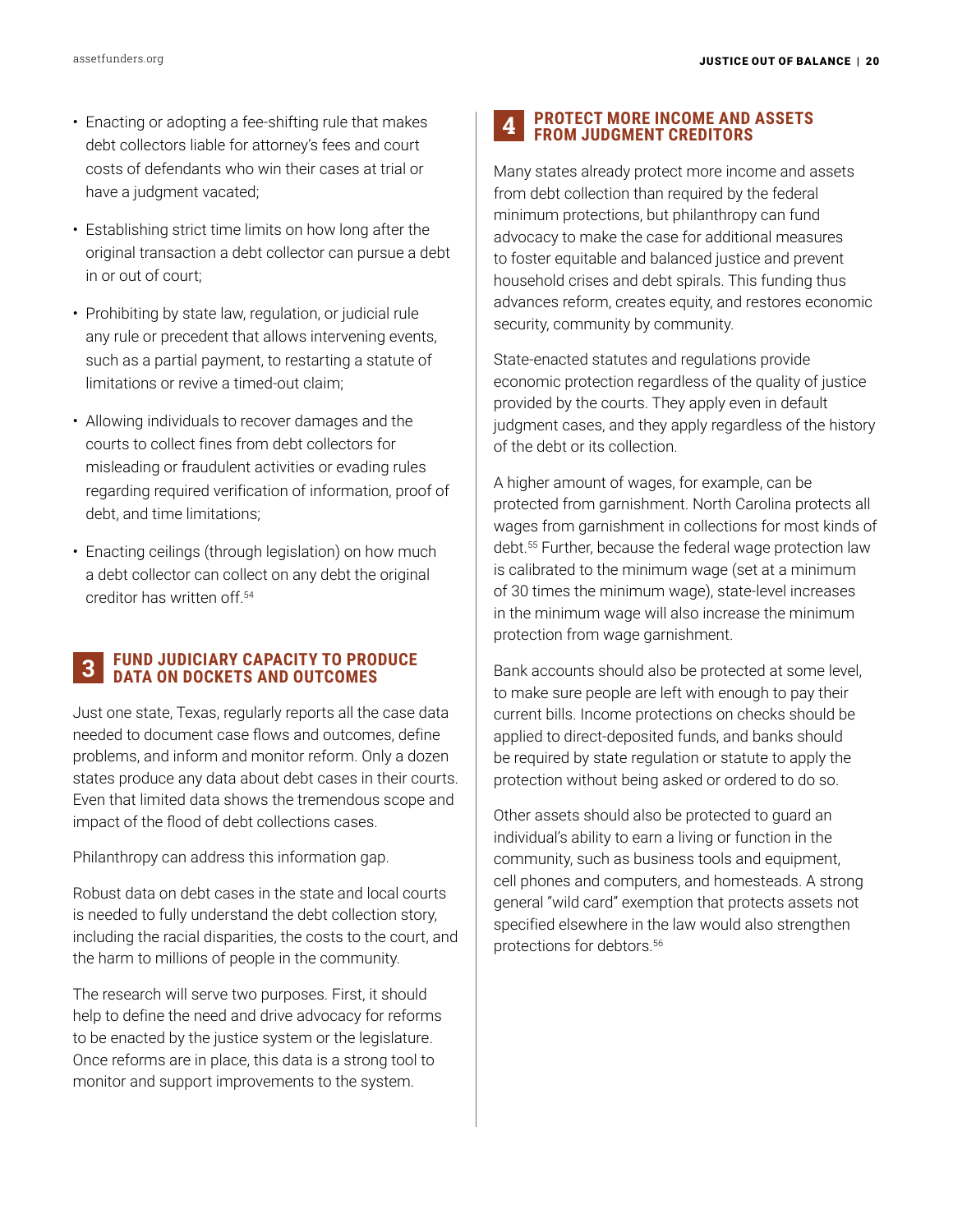# Conclusion

For each set of systemic reforms proposed here, philanthropy is needed to shift the system, restore balance, and promote greater economic stability.



Funders can support the efforts of state judicial oversight groups, such as the state's Chief Justice, the Access to Justice Commission, or the state's Attorney General (or county's top attorney), to conduct research, establish data collection practices, design pilot and demonstration programs, and produce evaluations to innovate and improve justice in debt collection litigation.<sup>57</sup> Philanthropy can also support advocacy and organizing that learns from and engages individuals impacted by debt, university research to identify problems and evaluate pilots, and messaging to drive narrative change and create a pathway for systemic change. The racial justice aspects of debt collection and related court reforms also need explicit, focused support.

This brief is an ambitious call to action. Accomplishing reform will require many layers of activity, including

advocacy at the federal, state, and local levels and at all three branches of government. Change involves increasing legal representation, experimenting with pilot programs,58 collecting and monitoring data, engaging in research and support for implementation, and ensuring ongoing monitoring and constant improvement. Because they can be relatively flexible in what and how they fund, grantmakers can play a unique role in boosting access to justice and accountability and beginning to mitigate the racial wealth inequities embedded in this system.

None of this change happens spontaneously. It requires organizing and advocacy and public education and narrative change. These are all important components of change that funders, particularly local funders who know their advocacy communities, are uniquely, and indispensably, positioned to support.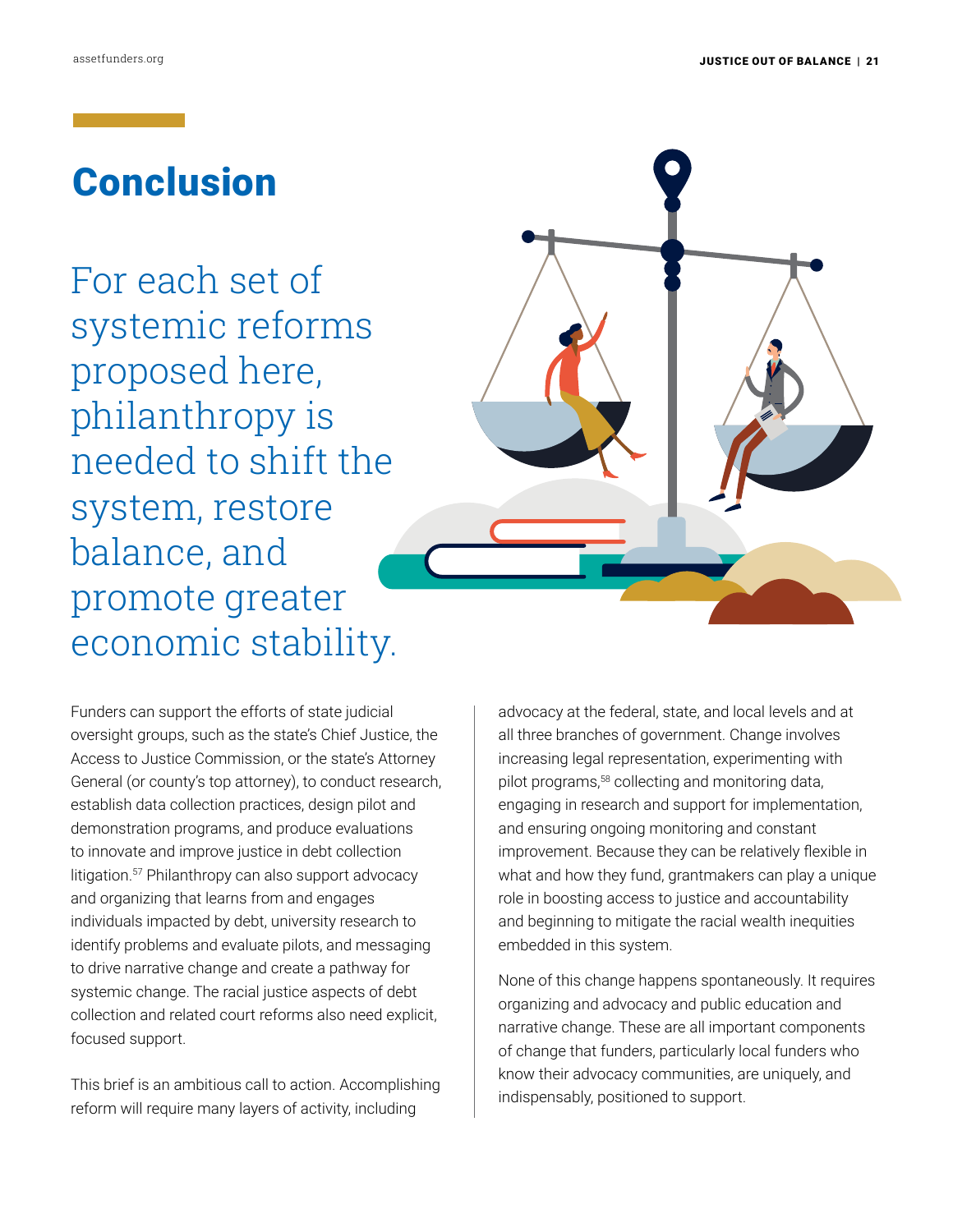# Endnotes

- 1 Neil Bhutta, Andrew C. Chang, Lisa J. Dettling, & Joanne W. Hsu with assistance from Julia Hewitt, "Disparities in Wealth by Race and Ethnicity in the 2019 Survey of Consumer Finances," *Federal Reserve Board* (Sept. 28, 2020), [https://www.](https://www.federalreserve.gov/econres/notes/feds-notes/disparities-in-wealth-by-race-and-ethnicity-in-the-2019-survey-of-consumer-finances-20200928.htm) [federalreserve.gov/econres/notes/feds](https://www.federalreserve.gov/econres/notes/feds-notes/disparities-in-wealth-by-race-and-ethnicity-in-the-2019-survey-of-consumer-finances-20200928.htm)[notes/disparities-in-wealth-by-race-and](https://www.federalreserve.gov/econres/notes/feds-notes/disparities-in-wealth-by-race-and-ethnicity-in-the-2019-survey-of-consumer-finances-20200928.htm)[ethnicity-in-the-2019-survey-of-consumer](https://www.federalreserve.gov/econres/notes/feds-notes/disparities-in-wealth-by-race-and-ethnicity-in-the-2019-survey-of-consumer-finances-20200928.htm)[finances-20200928.htm](https://www.federalreserve.gov/econres/notes/feds-notes/disparities-in-wealth-by-race-and-ethnicity-in-the-2019-survey-of-consumer-finances-20200928.htm). A recent Brookings report calculated the average net worth of the typical white family as ten times that of the typical Black family. Kriston McIntosh, Emily Moss, Ryan Nunn, & Jay Shambaugh, Examining the Black-White Wealth Gap, *Brookings* (Feb. 27, 2020), [https://www.brookings.edu/](https://www.brookings.edu/blog/up-front/2020/02/27/examining-the-black-white-wealth-gap/) [blog/up-front/2020/02/27/examining-the](https://www.brookings.edu/blog/up-front/2020/02/27/examining-the-black-white-wealth-gap/)[black-white-wealth-gap/](https://www.brookings.edu/blog/up-front/2020/02/27/examining-the-black-white-wealth-gap/).
- 2 Claudia Wilner & Nasoan Sheftel-Gomes, *Debt Deception*, Mobilization for Justice, May 2010, [http://mobilizationforjustice.](http://mobilizationforjustice.org/wp-content/uploads/reports/DEBT-DECEPTION.pdf) [org/wp-content/uploads/reports/DEBT-](http://mobilizationforjustice.org/wp-content/uploads/reports/DEBT-DECEPTION.pdf)[DECEPTION.pdf](http://mobilizationforjustice.org/wp-content/uploads/reports/DEBT-DECEPTION.pdf); Peter A. Holland, "Junk Justice: A Statistical Analysis of 4,400 Lawsuits Filed by Debt Buyers," *Loyola Consumer Law Review* 26(2): 179–246 (2014); "Debt in America: An Interactive Map," *Urban Institute*, [https://apps.](https://apps.urban.org/features/debt-interactive-map/?type=overall&variable=pct_debt_collections) [urban.org/features/debt-interactive](https://apps.urban.org/features/debt-interactive-map/?type=overall&variable=pct_debt_collections)[map/?type=overall&variable=pct\\_debt\\_](https://apps.urban.org/features/debt-interactive-map/?type=overall&variable=pct_debt_collections) [collections](https://apps.urban.org/features/debt-interactive-map/?type=overall&variable=pct_debt_collections) (last updated Mar. 31, 2021); Paul Kiel & Annie Waldman, "The Color of Debt: How Collection Suits Squeeze Black Neighborhoods," *ProPublica* (Oct. 8, 2015), [https://www.propublica.org/](https://www.propublica.org/article/debt-collection-lawsuits-squeeze-black-neighborhoods) [article/debt-collection-lawsuits-squeeze](https://www.propublica.org/article/debt-collection-lawsuits-squeeze-black-neighborhoods)[black-neighborhoods](https://www.propublica.org/article/debt-collection-lawsuits-squeeze-black-neighborhoods).
- 3 Kiel & Waldman, "The Color of Debt."
- 4 Bruce Mitchell & Juan Franco, *HOLC "Redlining" Maps: The Persistent Structure of Segregation and Economic Inequality*, NCRC, March 20, 2018, [https://ncrc.](https://ncrc.org/holc/) [org/holc/;](https://ncrc.org/holc/) Richard Rothstein, *The Color of Law* (Liveright Publishing, 2017); Thomas M. Shapiro, *Toxic Inequality: How America's Wealth Gap Destroys*

*Mobility, Deepens the Racial Divide, and Threatens Our Future* (Basic Books, 2017), especially Chapter 2. Redlining implicates layers of discrimination, starting with mortgage lending being limited to White communities, which provides the basis for devaluing homes and property in communities populated by people of color. Those homes then continue to be undervalued as a result of biased housing appraisals by realtors and appraisers, and those communities are further disadvantaged when the devalued property produces low property tax revenue discourages economic investment.

- 5 Efraim Benmelech, Nittai K. Bergman, & Hyunseob Kim, "What's Causing Wage Stagnation in America?," *Kellogg Insight* (Dec. 2, 2019), [https://insight.](https://insight.kellogg.northwestern.edu/article/wage-stagnation-in-america) [kellogg.northwestern.edu/article/](https://insight.kellogg.northwestern.edu/article/wage-stagnation-in-america) [wage-stagnation-in-america](https://insight.kellogg.northwestern.edu/article/wage-stagnation-in-america); Lawrence Mishel, Elise Gould, & Josh Bivens, *Wage Stagnation in Nine Charts*, Economic Policy Institute, Jan. 6, 2015, [https://](https://www.epi.org/publication/charting-wage-stagnation/) [www.epi.org/publication/charting-wage](https://www.epi.org/publication/charting-wage-stagnation/)[stagnation/](https://www.epi.org/publication/charting-wage-stagnation/) (especially charts 3 and 4).
- 6 Jonathan Morduch & Rachel Schneider, *The Financial Diaries: How American Families Cope in a World of Uncertainty*  (Princeton University Press, 2017), especially Chapter 1.
- 7 Mark Robert Rank, "Poverty in 2021 Looks Different Than in 1964—But the U.S. Hasn't Changed How It Measures Who's Poor Since LBJ Began His War," *The Conversation* (July 12, 2001), [https://](https://theconversation.com/poverty-in-2021-looks-different-than-in-1964-but-the-us-hasnt-changed-how-it-measures-whos-poor-since-lbj-began-his-war-163626) [theconversation.com/poverty-in-2021](https://theconversation.com/poverty-in-2021-looks-different-than-in-1964-but-the-us-hasnt-changed-how-it-measures-whos-poor-since-lbj-began-his-war-163626) [looks-different-than-in-1964-but-the-us](https://theconversation.com/poverty-in-2021-looks-different-than-in-1964-but-the-us-hasnt-changed-how-it-measures-whos-poor-since-lbj-began-his-war-163626)[hasnt-changed-how-it-measures-whos](https://theconversation.com/poverty-in-2021-looks-different-than-in-1964-but-the-us-hasnt-changed-how-it-measures-whos-poor-since-lbj-began-his-war-163626)[poor-since-lbj-began-his-war-163626](https://theconversation.com/poverty-in-2021-looks-different-than-in-1964-but-the-us-hasnt-changed-how-it-measures-whos-poor-since-lbj-began-his-war-163626).
- 8 Rasheed Malik, "Working Families Are Spending Big Money on Child Care," *Center for American Progress* (June 20, 2019), [https://www.americanprogress.](https://www.americanprogress.org/issues/early-childhood/reports/2019/06/20/471141/working-families-spending-big-money-child-care/) [org/issues/early-childhood/](https://www.americanprogress.org/issues/early-childhood/reports/2019/06/20/471141/working-families-spending-big-money-child-care/)

[reports/2019/06/20/471141/working](https://www.americanprogress.org/issues/early-childhood/reports/2019/06/20/471141/working-families-spending-big-money-child-care/)[families-spending-big-money-child-care/](https://www.americanprogress.org/issues/early-childhood/reports/2019/06/20/471141/working-families-spending-big-money-child-care/)

- 9 "Report on the Economic Well-Being of U.S. Households in 2018," Board of Governors of the Federal Reserve System, May 28, 2019, [https://www.](https://www.federalreserve.gov/publications/2019-economic-well-being-of-us-households-in-2018-dealing-with-unexpected-expenses.htm) [federalreserve.gov/publications/2019](https://www.federalreserve.gov/publications/2019-economic-well-being-of-us-households-in-2018-dealing-with-unexpected-expenses.htm) [economic-well-being-of-us-households-in-](https://www.federalreserve.gov/publications/2019-economic-well-being-of-us-households-in-2018-dealing-with-unexpected-expenses.htm)[2018-dealing-with-unexpected-expenses.](https://www.federalreserve.gov/publications/2019-economic-well-being-of-us-households-in-2018-dealing-with-unexpected-expenses.htm) [htm](https://www.federalreserve.gov/publications/2019-economic-well-being-of-us-households-in-2018-dealing-with-unexpected-expenses.htm).
- 10 Sarika Abbi & Raquan Wedderburn, "Medical Debt and its Impact on Health and Wealth: What Philanthropy Can Do To Help," The AFN Debt Series, 2021, [https://www.aspeninstitute.org/](https://www.aspeninstitute.org/wp-content/uploads/2021/03/AFN_MedDebtBrief_Final.pdf) [wp-content/uploads/2021/03/AFN\\_](https://www.aspeninstitute.org/wp-content/uploads/2021/03/AFN_MedDebtBrief_Final.pdf) [MedDebtBrief\\_Final.pdf](https://www.aspeninstitute.org/wp-content/uploads/2021/03/AFN_MedDebtBrief_Final.pdf), p. 2.
- 11 "Household Debt and Credit Report Q1, 2021," Federal Reserve Bank of New York, Aug. 3, 2021, [https://www.](https://www.newyorkfed.org/microeconomics/hhdc) [newyorkfed.org/microeconomics/hhdc](https://www.newyorkfed.org/microeconomics/hhdc)
- 12 *Debt in America*, [https://apps.urban.](https://apps.urban.org/features/debt-interactive-map/?type=overall&variable=pct_debt_collections) [org/features/debt-interactive](https://apps.urban.org/features/debt-interactive-map/?type=overall&variable=pct_debt_collections)[map/?type=overall&variable=pct\\_debt\\_](https://apps.urban.org/features/debt-interactive-map/?type=overall&variable=pct_debt_collections) [collections](https://apps.urban.org/features/debt-interactive-map/?type=overall&variable=pct_debt_collections)
- 13 Megan Leonhardt, "Debt Collectors Are Leveraging the Court System More Than Ever—and This May Have Significant Consequences for Americans," *CNBC*  (May 12, 2020), [https://www.cnbc.](https://www.cnbc.com/2020/05/11/debt-collectors-are-leveraging-the-courts-more-than-ever-before.html) [com/2020/05/11/debt-collectors-are](https://www.cnbc.com/2020/05/11/debt-collectors-are-leveraging-the-courts-more-than-ever-before.html)[leveraging-the-courts-more-than-ever](https://www.cnbc.com/2020/05/11/debt-collectors-are-leveraging-the-courts-more-than-ever-before.html)[before.html.](https://www.cnbc.com/2020/05/11/debt-collectors-are-leveraging-the-courts-more-than-ever-before.html)
- 14 Leonhardt, "Debt Collectors Are Leveraging the Court System"; see also Caroline Ratcliffe, et al., *Delinquent Debt in America*, Research Report, Urban Institute, July 2019, 2014, [https://www.urban.org/research/](https://www.urban.org/research/publication/delinquent-debt-america/view/full_report) [publication/delinquent-debt-america/](https://www.urban.org/research/publication/delinquent-debt-america/view/full_report) [view/full\\_report](https://www.urban.org/research/publication/delinquent-debt-america/view/full_report), p. 3. The report also notes that debts in collection are disproportionately located in the South, although Nevada also has a high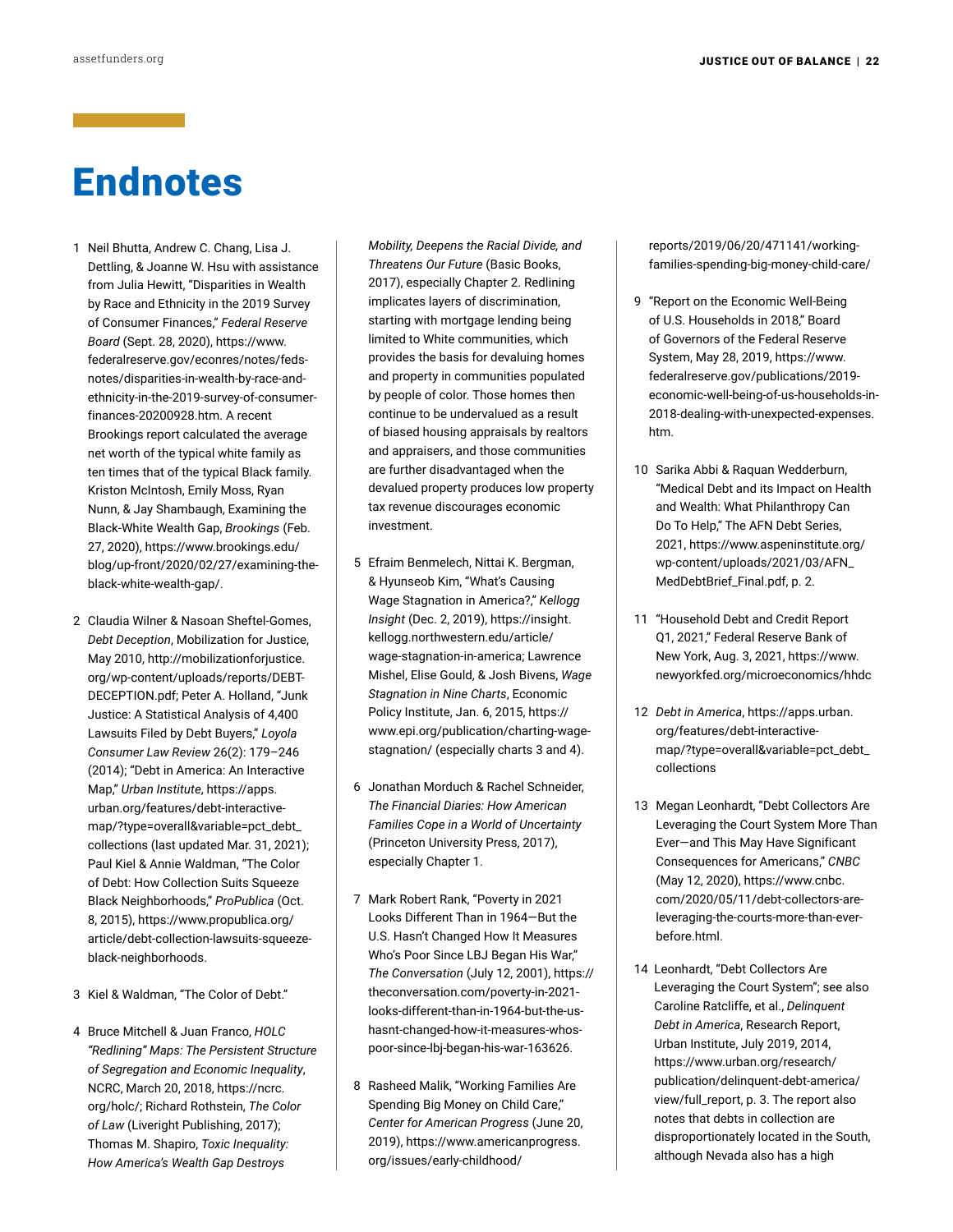incidence of debt judgments. However, even in the least affected region—New England—a substantial 25% of all people with a credit reported having a debt in collection.

- 15 See Andrew Warren, Signe-Mary McKernan, & Breno Braga, "Before COVID-19, 68 Million U.S. Adults Had Debt in Collections. What Policies Could help?," *Urban Wire: Income and Wealth* (Apr. 17, 2020), [https://www.urban.](https://www.urban.org/urban-wire/covid-19-68-million-us-adults-had-debt-collections-what-policies-could-help) [org/urban-wire/covid-19-68-million](https://www.urban.org/urban-wire/covid-19-68-million-us-adults-had-debt-collections-what-policies-could-help)[us-adults-had-debt-collections-what](https://www.urban.org/urban-wire/covid-19-68-million-us-adults-had-debt-collections-what-policies-could-help)[policies-could-help](https://www.urban.org/urban-wire/covid-19-68-million-us-adults-had-debt-collections-what-policies-could-help).
- 16 Warren, McKernan, & Braga, "Before COVID-19."
- 17 Zombie debt includes discharged or settled debts, time-barred debt, debt that has fallen off your credit reports, and debt that doesn›t belong to you. Jerry Brown, "What Is Zombie Debt?," *Bankrate* (June 16, 2021), [https://www.bankrate.](https://www.bankrate.com/personal-finance/debt/zombie-debt/) [com/personal-finance/debt/zombie](https://www.bankrate.com/personal-finance/debt/zombie-debt/)[debt/](https://www.bankrate.com/personal-finance/debt/zombie-debt/).
- 18 Gerri Detweiler, "These Are the Biggest Complaints About Debt Collectors," *MarketWatch* (July 11, 2019), [https://](https://www.marketwatch.com/story/these-are-the-biggest-complaints-about-debt-collectors-2019-07-11) [www.marketwatch.com/story/these](https://www.marketwatch.com/story/these-are-the-biggest-complaints-about-debt-collectors-2019-07-11)[are-the-biggest-complaints-about-debt](https://www.marketwatch.com/story/these-are-the-biggest-complaints-about-debt-collectors-2019-07-11)[collectors-2019-07-11](https://www.marketwatch.com/story/these-are-the-biggest-complaints-about-debt-collectors-2019-07-11).
- 19 Jennifer Warren et al., *How Debt Collectors Are Transforming the Business of State Courts*, PEW Charitable Trusts, May 2020, [https://www.pewtrusts.](https://www.propublica.org/article/debt-collection-lawsuits-squeeze-black-neighborhoods) [org/en/research-and-analysis/](https://www.propublica.org/article/debt-collection-lawsuits-squeeze-black-neighborhoods) [reports/2020/05/how-debt-collectors](https://www.propublica.org/article/debt-collection-lawsuits-squeeze-black-neighborhoods)[are-transforming-the-business-of-state](https://www.propublica.org/article/debt-collection-lawsuits-squeeze-black-neighborhoods)[courts.](https://www.propublica.org/article/debt-collection-lawsuits-squeeze-black-neighborhoods) This comprehensive report describes the extent of the crisis in debt collection in the state courts.
- 20 "BBB Tip: What You Need to Know About Zombie Debt," *Better Business Bureau*, (Oct. 14, 2021), [https://www.bbb.org/](https://www.bbb.org/article/news-releases/23300-bbb-tip-what-you-need-to-know-about-zombie-debt) [article/news-releases/23300-bbb-tip](https://www.bbb.org/article/news-releases/23300-bbb-tip-what-you-need-to-know-about-zombie-debt)[what-you-need-to-know-about-zombie](https://www.bbb.org/article/news-releases/23300-bbb-tip-what-you-need-to-know-about-zombie-debt)[debt](https://www.bbb.org/article/news-releases/23300-bbb-tip-what-you-need-to-know-about-zombie-debt)
- 21 Warren et al., *How Debt Collectors Are Transforming the Business of State Courts*.
- 22 In one recent study of consumer debt cases filed in the New York City Civil Court, just seven law firms represented plaintiffs in 30% of the 597,912 cases filed in 2007. In more than two-thirds of those cases (68%), the plaintiffs were one of nine creditors, most of whom were third-party debt buyers. MFY Legal Services, Inc., Consumer Rights Project, *Justice Disserved: A Preliminary Analysis of the Exceptionally Low Appearance Rate by Defendants in Lawsuits Filed in the Civil Court of the City of New York* (June 2008), [http://](http://mobilizationforjustice.org/wp-content/uploads/reports/Justice_Disserved.pdf) [mobilizationforjustice.org/wp-content/](http://mobilizationforjustice.org/wp-content/uploads/reports/Justice_Disserved.pdf) [uploads/reports/Justice\\_Disserved.pdf](http://mobilizationforjustice.org/wp-content/uploads/reports/Justice_Disserved.pdf).
- 23 Julia Barnard, Kiran Sidhu, Peter Smith, & Lisa Stifler, *Court System Overload: The State of Debt Collection in California after the Fair Debt Buyer Protection Act*, Center for Responsible Lending, October 2020, [https://www.responsiblelending.org/](https://www.responsiblelending.org/sites/default/files/nodes/files/research-publication/crl-california-debt-oct2020.pdf) [sites/default/files/nodes/files/research](https://www.responsiblelending.org/sites/default/files/nodes/files/research-publication/crl-california-debt-oct2020.pdf)[publication/crl-california-debt-oct2020.](https://www.responsiblelending.org/sites/default/files/nodes/files/research-publication/crl-california-debt-oct2020.pdf) [pdf](https://www.responsiblelending.org/sites/default/files/nodes/files/research-publication/crl-california-debt-oct2020.pdf), p. 23.
- 24 In the New York City study, the appearance rate for defendants in debt cases was less than 9%. Further review of a sample of 91 cases found that the defendant was personally served with the summons and complaint in only 6% of cases; service to some person of suitable age and discretion other than the defendant accounted for 54% of cases, and service by "nail and mail" accounted for the remaining 40% of cases. During the same period, the investigation found that the Civil Court rarely conducted traverse hearings when defendants appeared in court and objected on the basis that they had not been properly serviced with the summons and complaint. MFY Legal Services, *Justice Disserved*.
- 25 Barnard et al., *Court System Overload*.
- 26 For a discussion of the phenomenon of defendants not responding to lawsuits, see Paula Hannaford-Agor & Brittany Kauffman, *Preventing Whacka-Mole Management of Consumer Debt Cases: A Proposal for a Coherent and Comprehensive Approach for*

*State Courts*, National Center for State Courts, 2020, [https://iaals.du.edu/sites/](https://www.propublica.org/article/debt-collection-lawsuits-squeeze-black-neighborhoods) [default/files/documents/publications/](https://www.propublica.org/article/debt-collection-lawsuits-squeeze-black-neighborhoods) [management\\_of\\_consumer\\_debt\\_cases.](https://www.propublica.org/article/debt-collection-lawsuits-squeeze-black-neighborhoods) [pdf](https://www.propublica.org/article/debt-collection-lawsuits-squeeze-black-neighborhoods), pp. 6–7.

- 27 Warren et al., *How Debt Collectors Are Transforming the Business of State Courts*.
- 28 Warren et al., *How Debt Collectors Are Transforming the Business of State Courts*, citing a Washington State case in which the original medical bill was \$9,861; five years late, the debtor had paid about \$8,500 but still owed an additional \$8,500 due to theimposition of 12% interest plus costs. See also, Minhee Cho, "How a \$1,000 Loan Ballooned into a \$40,000 Debt, " ProPublica Podcast, Dec. 17, 2013, [https://www.propublica.org/podcast/](https://www.propublica.org/podcast/how-a-1000-loan-ballooned-into-a-40000-debt) [how-a-1000-loan-ballooned-into-a-](https://www.propublica.org/podcast/how-a-1000-loan-ballooned-into-a-40000-debt)[40000-debt](https://www.propublica.org/podcast/how-a-1000-loan-ballooned-into-a-40000-debt).
- 29 Amanda McMillan, "7 Ways Debt Is Bad for Your Health," *Health* (Aug. 20, 2014), [https://www.health.com/condition/](https://www.health.com/condition/stress/7-ways-debt-is-bad-for-your-health) [stress/7-ways-debt-is-bad-for-your](https://www.health.com/condition/stress/7-ways-debt-is-bad-for-your-health)[health.](https://www.health.com/condition/stress/7-ways-debt-is-bad-for-your-health)
- 30 Warren et al. *How Debt Collectors Are Transforming the Business of State Courts*.
- 31 Paul Kiel & Jeff Ernsthausen, "Capital One and Other Debt Collectors Are Still Coming for Millions of Americans," *ProPublica* (June 8, 2020), [https://www.](https://www.propublica.org/article/capital-one-and-other-debt-collectors-are-still-coming-for-millions-of-americans) [propublica.org/article/capital-one-and](https://www.propublica.org/article/capital-one-and-other-debt-collectors-are-still-coming-for-millions-of-americans)[other-debt-collectors-are-still-coming](https://www.propublica.org/article/capital-one-and-other-debt-collectors-are-still-coming-for-millions-of-americans)[for-millions-of-americans.](https://www.propublica.org/article/capital-one-and-other-debt-collectors-are-still-coming-for-millions-of-americans)
- 32 "There are no good national data on the practice [of hospitals suing patients for unpaid bills], but journalists have reported on hospitals suing patients from all over the United States, from North Carolina to Nebraska to Ohio. In 2014, NPR and ProPublica published stories about a hospital in Missouri that sued 6,000 patients over a fouryear period." Selena Simmons-Duffin, "When Hospitals Sue for Unpaid Bills,, It Can Be 'Ruinous' for Patients," *NPR: All Things Considered* (June 25, 2019), [https://www.npr.org/sections/](https://www.npr.org/sections/health-shots/2019/06/25/735385283/hospitals-earn-little-from-suing-for-unpaid-bills-for-patients-it-can-be-ruinous)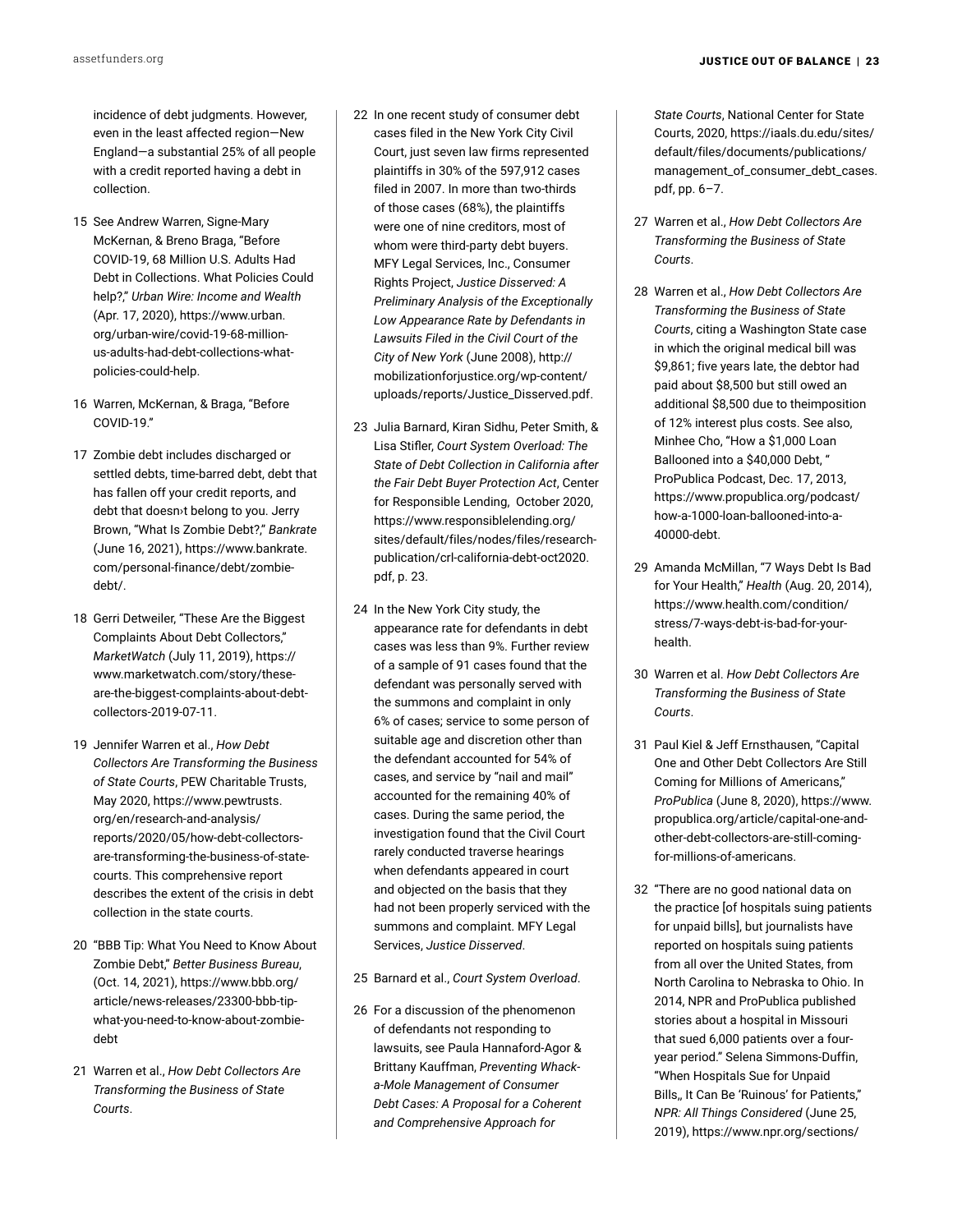[health-shots/2019/06/25/735385283/](https://www.npr.org/sections/health-shots/2019/06/25/735385283/hospitals-earn-little-from-suing-for-unpaid-bills-for-patients-it-can-be-ruinous) [hospitals-earn-little-from-suing-for](https://www.npr.org/sections/health-shots/2019/06/25/735385283/hospitals-earn-little-from-suing-for-unpaid-bills-for-patients-it-can-be-ruinous)[unpaid-bills-for-patients-it-can-be](https://www.npr.org/sections/health-shots/2019/06/25/735385283/hospitals-earn-little-from-suing-for-unpaid-bills-for-patients-it-can-be-ruinous)[ruinous](https://www.npr.org/sections/health-shots/2019/06/25/735385283/hospitals-earn-little-from-suing-for-unpaid-bills-for-patients-it-can-be-ruinous).

- 33 See Hannaford-Agor & Kauffman, *Preventing Whack-a-Mole Management of Consumer Debt Cases*, p.10.
- 34 Lyle Daly, "Which States Are Protecting Citizens from Wage Garnishment?," *The Ascent* (June 24, 2020), [https://www.](https://www.fool.com/the-ascent/research/states-wage-garnishment/) [fool.com/the-ascent/research/states](https://www.fool.com/the-ascent/research/states-wage-garnishment/)[wage-garnishment/](https://www.fool.com/the-ascent/research/states-wage-garnishment/); *Fact Sheet # 30: The Federal Wage Garnishment Law, Consumer Credit Protection Act's Title III (CCPA)*, U.S. Department of Labor, Oct. 2020, [https://www.dol.gov/agencies/](https://www.dol.gov/agencies/whd/fact-sheets/30-cppa) [whd/fact-sheets/30-cppa.](https://www.dol.gov/agencies/whd/fact-sheets/30-cppa)
- 35 Warren et al., *How Debt Collectors Are Transforming the Business of State Courts*. See also ACLU, *A Pound of Flesh: The Criminalization of Private Debt* (2018), [https://www.](https://www.aclualabama.org/sites/default/files/field_documents/022118-debtreport.pdf) [aclualabama.org/sites/default/files/](https://www.aclualabama.org/sites/default/files/field_documents/022118-debtreport.pdf) [field\\_documents/022118-debtreport.pdf](https://www.aclualabama.org/sites/default/files/field_documents/022118-debtreport.pdf); Anjali Tsui, "The New Debtors' Prisons: They Loan You Money. Then They Get a Warrant for Your Arrest," *ProPublica* (Dec. 3, 2019), [https://www.propublica.](https://www.propublica.org/article/they-loan-you-money-then-they-get-a-warrant-for-your-arrest) [org/article/they-loan-you-money-then](https://www.propublica.org/article/they-loan-you-money-then-they-get-a-warrant-for-your-arrest)[they-get-a-warrant-for-your-arrest.](https://www.propublica.org/article/they-loan-you-money-then-they-get-a-warrant-for-your-arrest)
- 36 Courtnee Melton, "Medical Debt in Tennessee: Who Has It and Why Does It Matter?," *Sycamore Institute* (May 8, 2019), [https://www.sycamoreinstitutetn.](https://www.sycamoreinstitutetn.org/medical-debt-tennessee/) [org/medical-debt-tennessee/](https://www.sycamoreinstitutetn.org/medical-debt-tennessee/).
- 37 Warren et al., *How Debt Collectors Are Transforming the Business of State Court*. See also ACLU, *A Pound of Flesh;* Tsui, "The New Debtors' Prisons."
- 38 Warren et al., *How Debt Collectors Are Transforming the Business of State Court*, text accompanying notes 59–61. See also Keil & Waldman, "The Color of Deht"
- 39 Cheryl R. Cooper, *COVID-19: Consumer Debt Relief During the Pandemic*, Congressional Research Service Insight, Dec. 7, 2020, [https://crsreports.](https://crsreports.congress.gov/product/pdf/IN/IN11550) [congress.gov/product/pdf/IN/IN11550](https://crsreports.congress.gov/product/pdf/IN/IN11550). See also, Cheryl R. Cooper, Maura Mullins, & Lida R. Weinstock, *COVID-19: Household Debt During the Pandemic*,

CRS R46578, Congressional Research Service, May 6, 2021, [https://crsreports.](https://crsreports.congress.gov/product/pdf/R/R46578) [congress.gov/product/pdf/R/R46578](https://crsreports.congress.gov/product/pdf/R/R46578).

- 40 Kiel & Ernsthausen, "Capital One and Other Debt Collectors are Still Coming for Millions of Americans."
- 41 One strong argument for these ideas, framed as justice to address the discriminatory origins of debt for people of color, can be found in Astra Taylor, "Make Americans' Crushing Debt Disappear," *New York Times* (July 2, 2021), [https://www.nytimes.](https://www.nytimes.com/2021/07/02/opinion/student-loan-medical-debt-forgiveness.html) [com/2021/07/02/opinion/student-loan](https://www.nytimes.com/2021/07/02/opinion/student-loan-medical-debt-forgiveness.html)[medical-debt-forgiveness.html.](https://www.nytimes.com/2021/07/02/opinion/student-loan-medical-debt-forgiveness.html)
- 42 See generally *Rules and Policy*, Consumer Financial Protection Bureau, [https://www.consumerfinance.gov/](https://www.consumerfinance.gov/rules-policy/) [rules-policy/.](https://www.consumerfinance.gov/rules-policy/) For consumer/debtor tools and advice, see *Debt Collection*, Consumer Financial Protection Bureau, [https://www.consumerfinance.gov/](https://www.consumerfinance.gov/consumer-tools/debt-collection/) [consumer-tools/debt-collection/.](https://www.consumerfinance.gov/consumer-tools/debt-collection/)
- 43 See generally *Debt Collection FAQs*, Federal Trade Commission (May 2021), [https://www.consumer.ftc.gov/articles/](https://www.consumer.ftc.gov/articles/debt-collection-faqs) [debt-collection-faqs.](https://www.consumer.ftc.gov/articles/debt-collection-faqs)
- 44 CFPB has proposed just such a rule; it is pending. Consumer Financial Protection Bureau, "Consumer Financial Protection Bureau Issues Supplemental Notice of Proposed Rulemaking on Time-Barred Debt Disclosures," Feb. 21, 2020, [https://](https://www.consumerfinance.gov/about-us/newsroom/cfpb-issues-supplemental-nprm-on-time-barred-debt-disclosures/) [www.consumerfinance.gov/about-us/](https://www.consumerfinance.gov/about-us/newsroom/cfpb-issues-supplemental-nprm-on-time-barred-debt-disclosures/) [newsroom/cfpb-issues-supplemental](https://www.consumerfinance.gov/about-us/newsroom/cfpb-issues-supplemental-nprm-on-time-barred-debt-disclosures/)[nprm-on-time-barred-debt-disclosures/](https://www.consumerfinance.gov/about-us/newsroom/cfpb-issues-supplemental-nprm-on-time-barred-debt-disclosures/).
- 45 The provision is administered by the US Dept. of Labor's Wage and Hour Division. See the relevant fact sheet, *Fact Sheet # 30: The Federal Wage Garnishment Law*.
- 46 See generally Karen Biddle Andres et al., *A Financial Security Threat in the Courtroom: How Federal and State Policymakers Can Make Debt Collection Litigation Safer and Fairer for Everyone*, Aspen Institute, Financial Security Program, September 2021, [https://www.aspeninstitute.org/wp](https://www.aspeninstitute.org/wp-content/uploads/2021/09/ASP-FSP_DebtCollectionsPaper_092221.pdf)[content/uploads/2021/09/ASP-FSP\\_](https://www.aspeninstitute.org/wp-content/uploads/2021/09/ASP-FSP_DebtCollectionsPaper_092221.pdf) [DebtCollectionsPaper\\_092221.pdf.](https://www.aspeninstitute.org/wp-content/uploads/2021/09/ASP-FSP_DebtCollectionsPaper_092221.pdf)
- 47 *Major Developments*, National

Coalition for a Civil Right to Counsel. [http://civilrighttocounsel.org/major\\_](http://civilrighttocounsel.org/major_developments) [developments.](http://civilrighttocounsel.org/major_developments)

- 48 See, e.g., *The Judicare Project Volunteer Attorney Information*, Maryland Volunteer Lawyers Service, 2018, [https://mvlslaw.](https://mvlslaw.org/wp-content/uploads/2018/11/Judicare-Factsheet.pdf) [org/wp-content/uploads/2018/11/](https://mvlslaw.org/wp-content/uploads/2018/11/Judicare-Factsheet.pdf) [Judicare-Factsheet.pdf](https://mvlslaw.org/wp-content/uploads/2018/11/Judicare-Factsheet.pdf).
- 49 Julia Gordon & Sarah Edelman, "Bank of America Settlement and the Need for Legal Aid Lawyers," *Talk Poverty* (Aug. 28, 2014), [https://talkpoverty.](https://talkpoverty.org/2014/08/28/bank-america-settlement-need-legal-aid-lawyers/) [org/2014/08/28/bank-america](https://talkpoverty.org/2014/08/28/bank-america-settlement-need-legal-aid-lawyers/)[settlement-need-legal-aid-lawyers/.](https://talkpoverty.org/2014/08/28/bank-america-settlement-need-legal-aid-lawyers/)
- 50 " Our system has historically expected the litigants, through their counsel, to drive the pace of civil litigation, with courts engaging as called upon as issues arise. While that party-take-thelead approach can be problematic in cases where there is representation on both sides, it is unworkable in consumer debt cases given the lack of representation on one side and the resulting power imbalance. In these cases, it is essential that courts ultimately be responsible for ensuring just outcomes. The court—including judges, court managers, and the entire judicial branch—must take responsibility for managing these cases towards a just and timely resolution." Hannaford-Agor & Kauffman, *Preventing Whack-a-Mole Management of Consumer Debt Cases*, p. 14. This report, in general, is a response to the problems outlined in this policy brief from the organized civil administration of justice sector, and it provides a very good summary of reforms that courts should undertake.
- 51 Barnard et al., *Court System Overload*, p. 35.
- 52 In "constructive service," someone other than the defendant is served with the papers, or service is completed by publishing notification in a newspaper.
- 53 Hannaford-Agor & Kauffman, *Preventing Whack-a-Mole Management of Consumer Debt Cases*, contains a list of recommendations for court rules and procedures. The flip side of these rules is that debt collectors must comply with them. Reform of the court system must